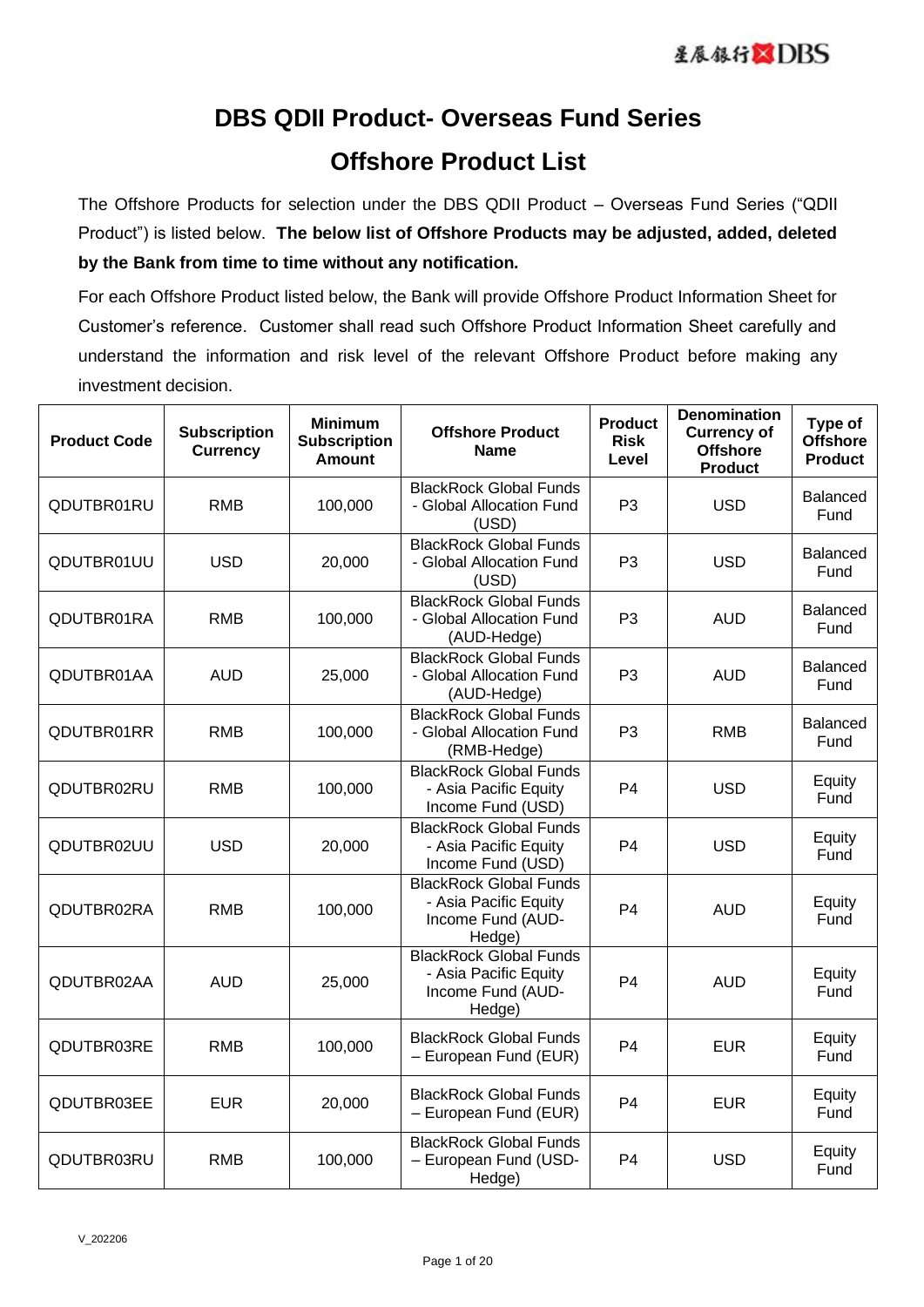

| QDUTBR03UU | <b>USD</b> | 20,000    | <b>BlackRock Global Funds</b><br>- European Fund (USD-<br>Hedge)                  | P <sub>4</sub> | <b>USD</b> | Equity<br>Fund |
|------------|------------|-----------|-----------------------------------------------------------------------------------|----------------|------------|----------------|
| QDUTBR03RR | <b>RMB</b> | 100,000   | <b>BlackRock Global Funds</b><br>- European Fund (RMB-<br>Hedge)                  | P <sub>4</sub> | <b>RMB</b> | Equity<br>Fund |
| QDUTBR04RE | <b>RMB</b> | 100,000   | <b>BlackRock Global Funds</b><br>- European Equity<br>Income Fund (EUR)           | P <sub>4</sub> | <b>EUR</b> | Equity<br>Fund |
| QDUTBR04EE | <b>EUR</b> | 20,000    | <b>BlackRock Global Funds</b><br>- European Equity<br>Income Fund (EUR)           | P4             | <b>EUR</b> | Equity<br>Fund |
| QDUTBR04RU | <b>RMB</b> | 100,000   | <b>BlackRock Global Funds</b><br>- European Equity<br>Income Fund (USD-<br>Hedge) | P <sub>4</sub> | <b>USD</b> | Equity<br>Fund |
| QDUTBR04UU | <b>USD</b> | 20,000    | <b>BlackRock Global Funds</b><br>- European Equity<br>Income Fund (USD-<br>Hedge) | P <sub>4</sub> | <b>USD</b> | Equity<br>Fund |
| QDUTBR04RA | <b>RMB</b> | 100,000   | <b>BlackRock Global Funds</b><br>- European Equity<br>Income Fund (AUD-<br>Hedge) | P <sub>4</sub> | <b>AUD</b> | Equity<br>Fund |
| QDUTBR04AA | <b>AUD</b> | 25,000    | <b>BlackRock Global Funds</b><br>- European Equity<br>Income Fund (AUD-<br>Hedge) | P <sub>4</sub> | <b>AUD</b> | Equity<br>Fund |
| QDUTBR04RS | <b>RMB</b> | 100,000   | <b>BlackRock Global Funds</b><br>- European Equity<br>Income Fund (SGD-<br>Hedge) | P <sub>4</sub> | SGD        | Equity<br>Fund |
| QDUTBR04SS | <b>SGD</b> | 25,000    | <b>BlackRock Global Funds</b><br>- European Equity<br>Income Fund (SGD-<br>Hedge) | P <sub>4</sub> | <b>SGD</b> | Equity<br>Fund |
| QDUTBR04RR | <b>RMB</b> | 100,000   | <b>BlackRock Global Funds</b><br>- European Equity<br>Income Fund (RMB-<br>Hedge) | P <sub>4</sub> | <b>RMB</b> | Equity<br>Fund |
| QDUTBR05RJ | <b>RMB</b> | 100,000   | <b>BlackRock Global Funds</b><br>- Japan Flexible Equity<br>Fund (JPY)            | P <sub>4</sub> | <b>JPY</b> | Equity<br>Fund |
| QDUTBR05JJ | <b>JPY</b> | 2,500,000 | <b>BlackRock Global Funds</b><br>- Japan Flexible Equity<br>Fund (JPY)            | P <sub>4</sub> | <b>JPY</b> | Equity<br>Fund |
| QDUTBR05RU | <b>RMB</b> | 100,000   | <b>BlackRock Global Funds</b><br>- Japan Flexible Equity<br>Fund (USD-Hedge)      | P <sub>4</sub> | <b>USD</b> | Equity<br>Fund |
| QDUTBR05UU | <b>USD</b> | 20,000    | <b>BlackRock Global Funds</b><br>- Japan Flexible Equity<br>Fund (USD-Hedge)      | P <sub>4</sub> | <b>USD</b> | Equity<br>Fund |
| QDUTBR05RE | <b>RMB</b> | 100,000   | <b>BlackRock Global Funds</b><br>- Japan Flexible Equity<br>Fund (EUR-Hedge)      | P <sub>4</sub> | <b>EUR</b> | Equity<br>Fund |
| QDUTBR05EE | <b>EUR</b> | 20,000    | <b>BlackRock Global Funds</b><br>- Japan Flexible Equity<br>Fund (EUR-Hedge)      | P <sub>4</sub> | <b>EUR</b> | Equity<br>Fund |
| QDUTBR06RU | <b>RMB</b> | 100,000   | <b>BlackRock Global Funds</b><br>- World Healthscience<br>Fund (USD)              | P <sub>4</sub> | <b>USD</b> | Equity<br>Fund |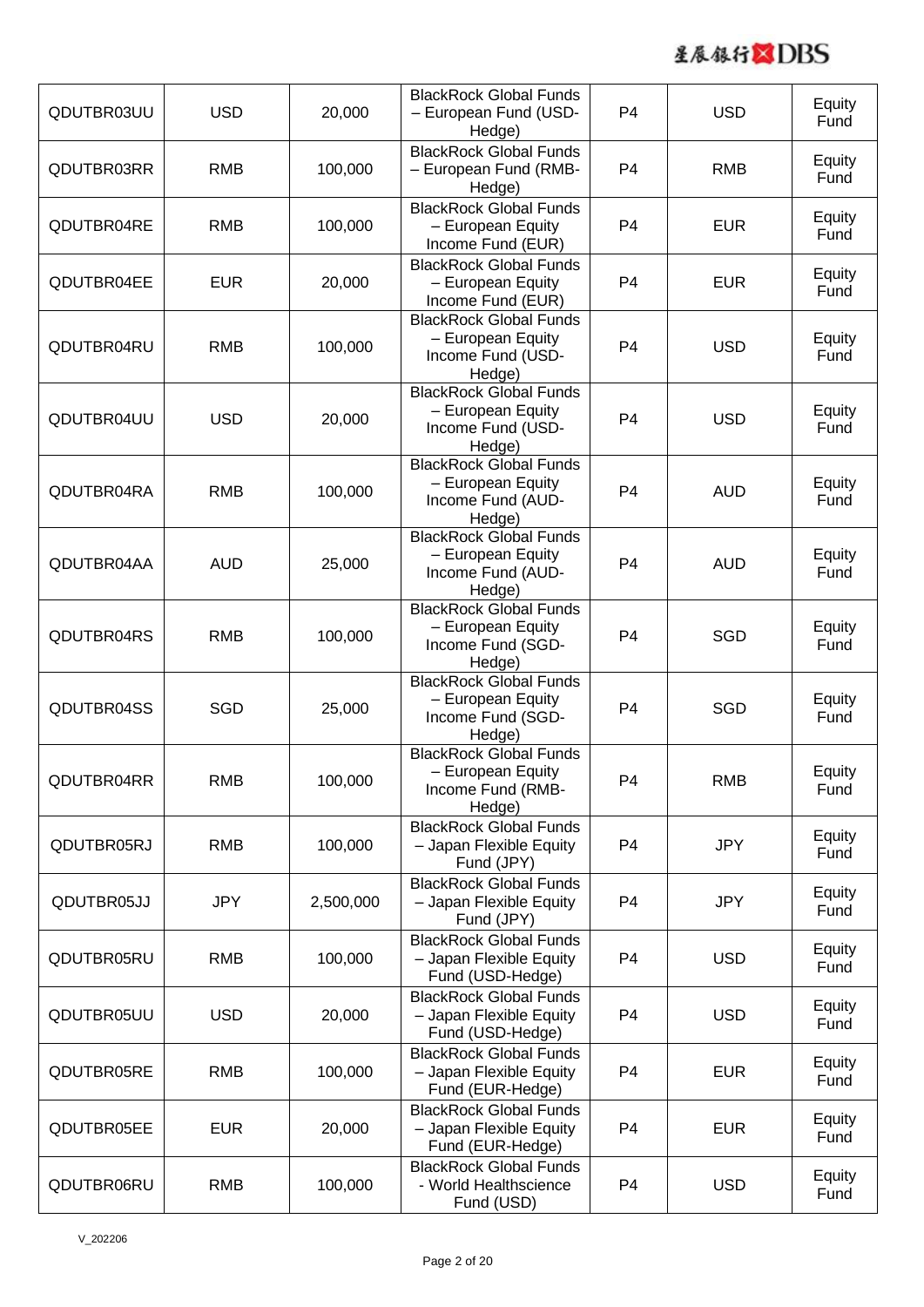

| QDUTBR06UU | <b>USD</b> | 20,000  | <b>BlackRock Global Funds</b><br>- World Healthscience<br>Fund (USD)         | P <sub>4</sub> | <b>USD</b> | Equity<br>Fund      |
|------------|------------|---------|------------------------------------------------------------------------------|----------------|------------|---------------------|
| QDUTBR06RA | <b>RMB</b> | 100,000 | <b>BlackRock Global Funds</b><br>- World Healthscience<br>Fund (AUD-Hedge)   | P <sub>4</sub> | <b>AUD</b> | Equity<br>Fund      |
| QDUTBR06AA | <b>AUD</b> | 25,000  | <b>BlackRock Global Funds</b><br>- World Healthscience<br>Fund (AUD-Hedge)   | P <sub>4</sub> | <b>AUD</b> | Equity<br>Fund      |
| QDUTBR06RS | <b>RMB</b> | 100,000 | <b>BlackRock Global Funds</b><br>- World Healthscience<br>Fund (SGD-Hedge)   | P <sub>4</sub> | <b>SGD</b> | Equity<br>Fund      |
| QDUTBR06SS | <b>SGD</b> | 25,000  | <b>BlackRock Global Funds</b><br>- World Healthscience<br>Fund (SGD-Hedge)   | P <sub>4</sub> | <b>SGD</b> | Equity<br>Fund      |
| QDUTBR06RR | <b>RMB</b> | 100,000 | <b>BlackRock Global Funds</b><br>- World Healthscience<br>Fund (RMB-Hedge)   | P <sub>4</sub> | <b>RMB</b> | Equity<br>Fund      |
| QDUTBR07RU | <b>RMB</b> | 100,000 | <b>BlackRock Global Funds</b><br>- World Financials Fund<br>(USD)            | P <sub>4</sub> | <b>USD</b> | Equity<br>Fund      |
| QDUTBR07UU | <b>USD</b> | 20,000  | <b>BlackRock Global Funds</b><br>- World Financials Fund<br>(USD)            | P <sub>4</sub> | <b>USD</b> | Equity<br>Fund      |
| QDUTBR09RU | <b>RMB</b> | 100,000 | <b>BlackRock Global Funds</b><br>- Global Equity Income<br>Fund (USD)        | P <sub>4</sub> | <b>USD</b> | Equity<br>Fund      |
| QDUTBR09UU | <b>USD</b> | 20,000  | <b>BlackRock Global Funds</b><br>- Global Equity Income<br>Fund (USD)        | P <sub>4</sub> | <b>USD</b> | Equity<br>Fund      |
| QDUTBR09RA | <b>RMB</b> | 100,000 | <b>BlackRock Global Funds</b><br>- Global Equity Income<br>Fund (AUD-Hedge)  | P <sub>4</sub> | <b>AUD</b> | Equity<br>Fund      |
| QDUTBR09AA | <b>AUD</b> | 25,000  | <b>BlackRock Global Funds</b><br>- Global Equity Income<br>Fund (AUD-Hedge)  | P <sub>4</sub> | <b>AUD</b> | Equity<br>Fund      |
| QDUTBR09RR | <b>RMB</b> | 100,000 | <b>BlackRock Global Funds</b><br>- Global Equity Income<br>Fund (RMB-Hedge)  | P <sub>4</sub> | <b>RMB</b> | Equity<br>Fund      |
| QDUTBR10RU | <b>RMB</b> | 100,000 | <b>BlackRock Global Funds</b><br>- Global Corporate Bond<br>Fund (USD)       | P <sub>2</sub> | <b>RMB</b> | <b>Bond</b><br>Fund |
| QDUTBR10UU | <b>USD</b> | 20,000  | <b>BlackRock Global Funds</b><br>- Global Corporate Bond<br>Fund (USD)       | P <sub>2</sub> | <b>USD</b> | <b>Bond</b><br>Fund |
| QDUTBR10RA | <b>RMB</b> | 100,000 | <b>BlackRock Global Funds</b><br>- Global Corporate Bond<br>Fund (AUD-Hedge) | P <sub>2</sub> | <b>AUD</b> | <b>Bond</b><br>Fund |
| QDUTBR10AA | <b>AUD</b> | 25,000  | <b>BlackRock Global Funds</b><br>- Global Corporate Bond<br>Fund (AUD-Hedge) | P <sub>2</sub> | <b>AUD</b> | <b>Bond</b><br>Fund |
| QDUTBR10RR | <b>RMB</b> | 100,000 | <b>BlackRock Global Funds</b><br>- Global Corporate Bond<br>Fund (RMB-Hedge) | P <sub>2</sub> | <b>RMB</b> | <b>Bond</b><br>Fund |
| QDUTBR11RU | <b>RMB</b> | 100,000 | <b>BlackRock Global Funds</b><br>- China Fund (USD)                          | P <sub>4</sub> | <b>RMB</b> | Equity<br>Fund      |
| QDUTBR11UU | <b>USD</b> | 20,000  | <b>BlackRock Global Funds</b><br>- China Fund (USD)                          | P <sub>4</sub> | <b>USD</b> | Equity<br>Fund      |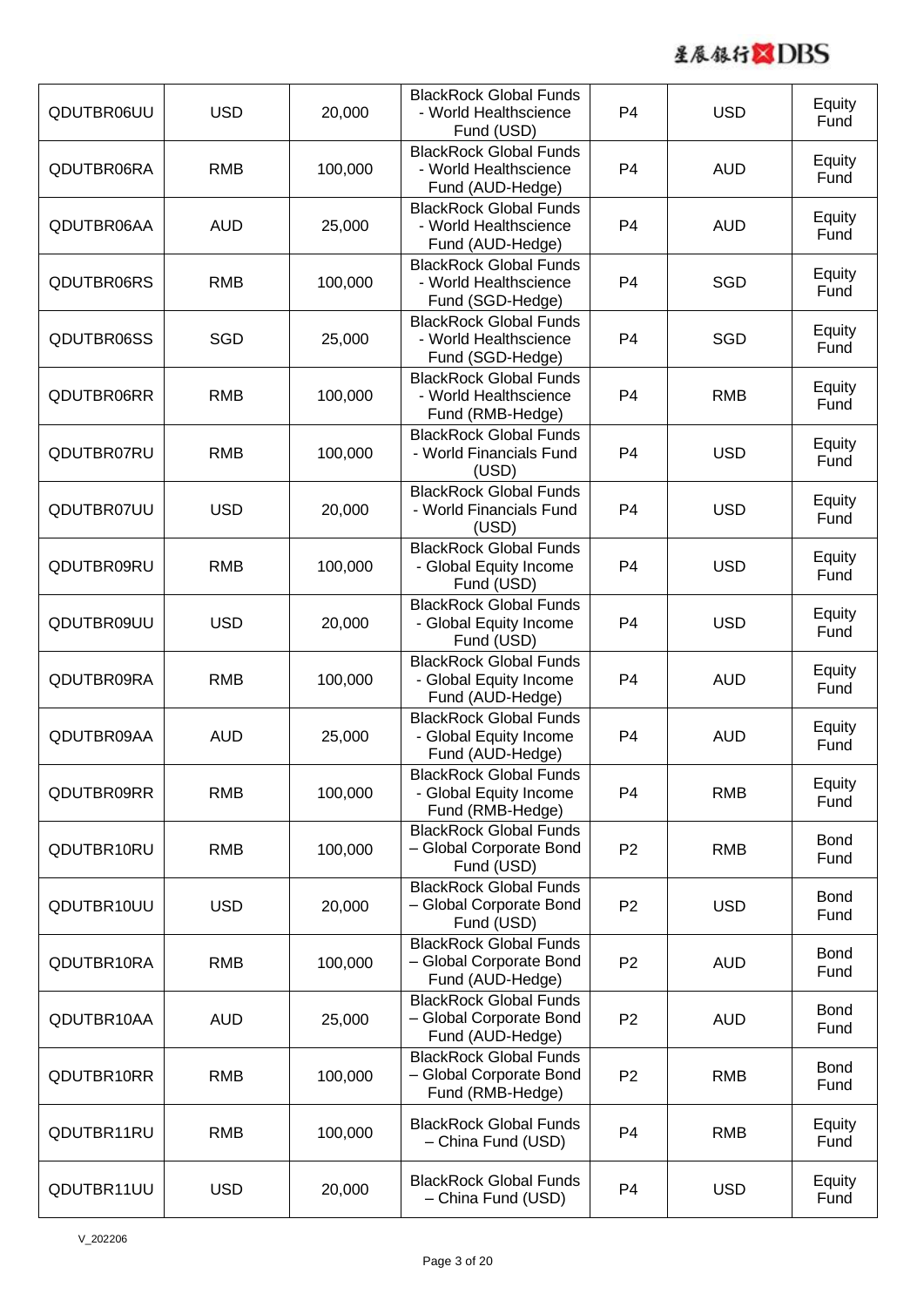

| QDUTBR11RR | <b>RMB</b> | 100,000 | <b>BlackRock Global Funds</b><br>- China Fund (RMB-<br>Hedge)                                            | P <sub>4</sub> | <b>RMB</b> | Equity<br>Fund      |
|------------|------------|---------|----------------------------------------------------------------------------------------------------------|----------------|------------|---------------------|
| QDUTBR12RU | <b>RMB</b> | 100,000 | <b>BlackRock Global</b><br>Funds- Systematic<br>Global Equity High<br>Income Fund (USD)                  | P <sub>4</sub> | <b>RMB</b> | Equity<br>Fund      |
| QDUTBR12UU | <b>USD</b> | 20,000  | <b>BlackRock Global</b><br>Funds- Systematic<br><b>Global Equity High</b><br>Income Fund (USD)           | P <sub>4</sub> | <b>USD</b> | Equity<br>Fund      |
| QDUTBR12AA | <b>AUD</b> | 25,000  | <b>BlackRock Global</b><br>Funds- Systematic<br>Global Equity High<br>Income Fund (AUD-<br>Hedge)        | P <sub>4</sub> | <b>AUD</b> | Equity<br>Fund      |
| QDUTBR12RA | <b>RMB</b> | 100,000 | <b>BlackRock Global</b><br>Funds- Systematic<br><b>Global Equity High</b><br>Income Fund (AUD-<br>Hedge) | P <sub>4</sub> | <b>AUD</b> | Equity<br>Fund      |
| QDUTBR12RR | <b>RMB</b> | 100,000 | <b>BlackRock Global</b><br>Funds- Systematic<br><b>Global Equity High</b><br>Income Fund (RMB-<br>Hedge) | P <sub>4</sub> | <b>RMB</b> | Equity<br>Fund      |
| QDUTBR13RU | <b>RMB</b> | 100,000 | <b>BlackRock Global</b><br>Funds-World Energy<br>Fund (USD)                                              | P <sub>4</sub> | <b>RMB</b> | Equity<br>Fund      |
| QDUTBR13UU | <b>USD</b> | 20,000  | <b>BlackRock Global</b><br>Funds-World Energy<br>Fund (USD)                                              | P <sub>4</sub> | <b>USD</b> | Equity<br>Fund      |
| QDUTBR13AA | <b>AUD</b> | 25,000  | <b>BlackRock Global</b><br>Funds-World Energy<br>Fund<br>(AUD-Hedge)                                     | P <sub>4</sub> | <b>AUD</b> | Equity<br>Fund      |
| QDUTBR13EE | <b>EUR</b> | 20,000  | <b>BlackRock Global</b><br><b>Funds-World Energy</b><br>Fund<br>(EUR-Hedge)                              | P <sub>4</sub> | <b>EUR</b> | Equity<br>Fund      |
| QDUTBR14RE | <b>RMB</b> | 100,000 | <b>BlackRock Global</b><br>Funds-Euro Bond Fund<br>(EUR)                                                 | P <sub>2</sub> | <b>EUR</b> | <b>Bond</b><br>Fund |
| QDUTBR14EE | <b>EUR</b> | 20,000  | <b>BlackRock Global</b><br>Funds-Euro Bond Fund<br>(EUR)                                                 | P <sub>2</sub> | <b>EUR</b> | <b>Bond</b><br>Fund |
| QDUTBR14RU | <b>RMB</b> | 100,000 | <b>BlackRock Global</b><br>Funds-Euro Bond Fund (<br>USD-Hedge)                                          | P <sub>2</sub> | <b>USD</b> | <b>Bond</b><br>Fund |
| QDUTBR14UU | <b>USD</b> | 20,000  | <b>BlackRock Global</b><br>Funds-Euro Bond Fund (<br>USD-Hedge)                                          | P <sub>2</sub> | <b>USD</b> | <b>Bond</b><br>Fund |
| QDUTBR14RG | <b>RMB</b> | 100,000 | <b>BlackRock Global</b><br>Funds-Euro Bond Fund (<br>USD-Hedge)                                          | P <sub>2</sub> | <b>GBP</b> | <b>Bond</b><br>Fund |
| QDUTBR14GG | <b>GBP</b> | 13,000  | <b>BlackRock Global</b><br>Funds-Euro Bond Fund (<br>GBP)                                                | P <sub>2</sub> | <b>GBP</b> | <b>Bond</b><br>Fund |
| QDUTBR15RU | <b>RMB</b> | 100,000 | <b>BlackRock Global Funds</b><br>- World Technology<br>Fund (USD)                                        | P <sub>4</sub> | <b>USD</b> | Equity<br>Fund      |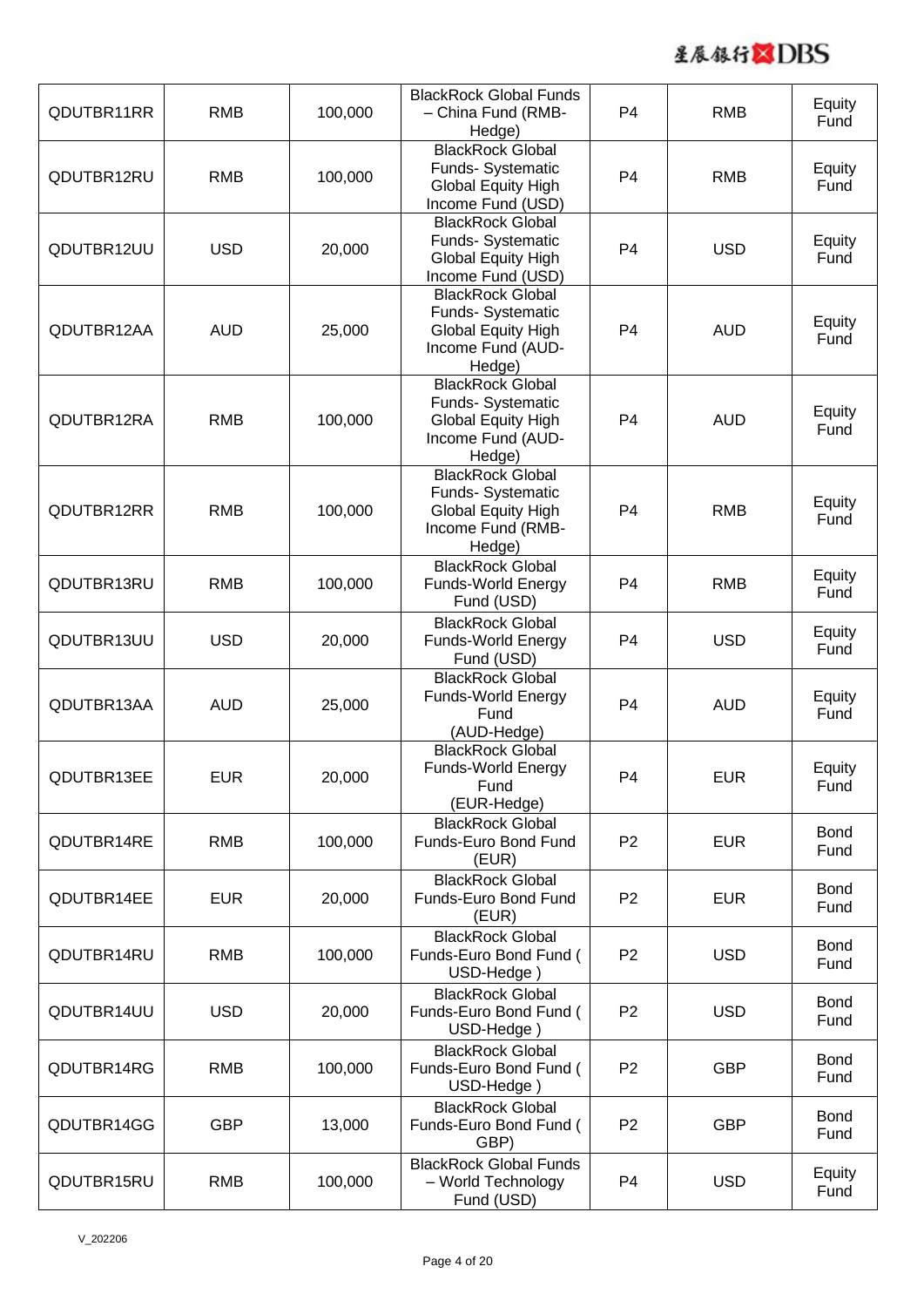

| QDUTBR15UU | <b>USD</b> | 20,000  | <b>BlackRock Global Funds</b><br>- World Technology<br>Fund (USD)       | P <sub>4</sub> | <b>USD</b> | Equity<br>Fund          |
|------------|------------|---------|-------------------------------------------------------------------------|----------------|------------|-------------------------|
| QDUTBR15RR | <b>RMB</b> | 100,000 | <b>BlackRock Global Funds</b><br>- World Technology<br>Fund (RMB-Hedge) | P <sub>4</sub> | <b>RMB</b> | Equity<br>Fund          |
| QDUTJM01RU | <b>RMB</b> | 100,000 | JPMorgan Funds-<br>America Equity Fund<br>(USD)                         | P <sub>4</sub> | <b>USD</b> | Equity<br>Fund          |
| QDUTJM01UU | <b>USD</b> | 20,000  | JPMorgan Funds-<br>America Equity Fund<br>(USD)                         | P <sub>4</sub> | <b>USD</b> | Equity<br>Fund          |
| QDUTJM01RA | <b>RMB</b> | 100,000 | JPMorgan Funds-<br>America Equity Fund<br>(AUD-Hedge)                   | P <sub>4</sub> | <b>USD</b> | Equity<br>Fund          |
| QDUTJM01AA | <b>AUD</b> | 25,000  | JPMorgan Funds-<br>America Equity Fund<br>(AUD-Hedge)                   | P <sub>4</sub> | <b>USD</b> | Equity<br>Fund          |
| QDUTJM02RU | <b>RMB</b> | 100,000 | JPMorgan Asian Smaller<br>Companies Fund (USD)                          | P <sub>4</sub> | <b>USD</b> | Equity<br>Fund          |
| QDUTJM02UU | <b>USD</b> | 20,000  | JPMorgan Asian Smaller<br>Companies Fund (USD)                          | P <sub>4</sub> | <b>USD</b> | Equity<br>Fund          |
| QDUTJM03RA | <b>RMB</b> | 100,000 | JPMorgan Asia Equity<br>Dividend Fund (AUD-<br>Hedge)                   | P <sub>4</sub> | <b>USD</b> | Equity<br>Fund          |
| QDUTJM03AA | <b>AUD</b> | 25,000  | JPMorgan Asia Equity<br>Dividend Fund (AUD-<br>Hedge)                   | P <sub>4</sub> | <b>USD</b> | Equity<br>Fund          |
| QDUTJM04RU | <b>RMB</b> | 100,000 | JPMorgan Multi Income<br>Fund (USD)                                     | P <sub>3</sub> | <b>USD</b> | <b>Balanced</b><br>Fund |
| QDUTJM04UU | <b>USD</b> | 20,000  | JPMorgan Multi Income<br>Fund (USD)                                     | P <sub>3</sub> | <b>USD</b> | <b>Balanced</b><br>Fund |
| QDUTJM04RS | <b>RMB</b> | 100,000 | JPMorgan Multi Income<br>Fund (SGD-Hedge)                               | P <sub>3</sub> | SGD        | <b>Balanced</b><br>Fund |
| QDUTJM04SS | <b>SGD</b> | 25,000  | JPMorgan Multi Income<br>Fund (SGD-Hedge)                               | P <sub>3</sub> | SGD        | <b>Balanced</b><br>Fund |
| QDUTJM04RH | <b>RMB</b> | 100,000 | JPMorgan Multi Income<br>Fund (HKD)                                     | P <sub>3</sub> | <b>HKD</b> | <b>Balanced</b><br>Fund |
| QDUTJM04HH | <b>HKD</b> | 150,000 | JPMorgan Multi Income<br>Fund (HKD)                                     | P <sub>3</sub> | <b>HKD</b> | <b>Balanced</b><br>Fund |
| QDUTJM04RE | <b>RMB</b> | 100,000 | JPMorgan Multi Income<br>Fund (EUR-Hedge)                               | P <sub>3</sub> | <b>EUR</b> | <b>Balanced</b><br>Fund |
| QDUTJM04EE | <b>EUR</b> | 20,000  | JPMorgan Multi Income<br>Fund (EUR-Hedge)                               | P <sub>3</sub> | <b>EUR</b> | <b>Balanced</b><br>Fund |
| QDUTJM04RA | <b>RMB</b> | 100,000 | JPMorgan Multi Income<br>Fund (AUD-Hedge)                               | P <sub>3</sub> | <b>AUD</b> | <b>Balanced</b><br>Fund |
| QDUTJM04AA | <b>AUD</b> | 25,000  | JPMorgan Multi Income<br>Fund (AUD-Hedge)                               | P <sub>3</sub> | <b>AUD</b> | <b>Balanced</b><br>Fund |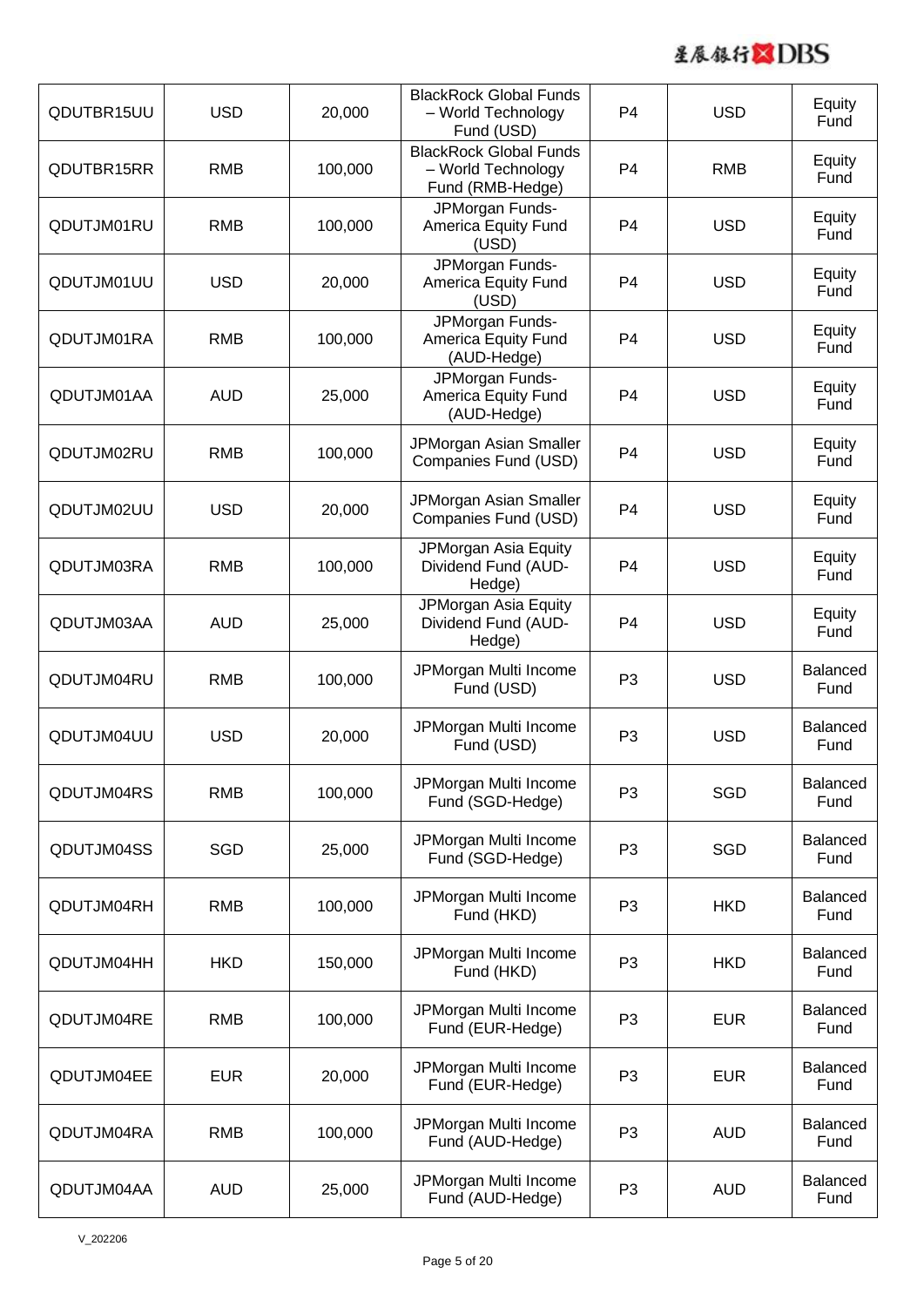

| QDUTJM04RC | <b>RMB</b> | 100,000 | JPMorgan Multi Income<br>Fund (CAD-Hedge)                       | P <sub>3</sub> | CAD        | <b>Balanced</b><br>Fund |
|------------|------------|---------|-----------------------------------------------------------------|----------------|------------|-------------------------|
| QDUTJM04CC | CAD        | 25,000  | JPMorgan Multi Income<br>Fund (CAD-Hedge)                       | P <sub>3</sub> | CAD        | <b>Balanced</b><br>Fund |
| QDUTJM04RN | <b>RMB</b> | 100,000 | JPMorgan Multi Income<br>Fund (NZD-Hedge)                       | P <sub>3</sub> | <b>NZD</b> | <b>Balanced</b><br>Fund |
| QDUTJM04NN | <b>NZD</b> | 25,000  | JPMorgan Multi Income<br>Fund (NZD-Hedge)                       | P <sub>3</sub> | <b>NZD</b> | <b>Balanced</b><br>Fund |
| QDUTJM04RG | <b>RMB</b> | 100,000 | JPMorgan Multi Income<br>Fund (GBP-Hedge)                       | P <sub>3</sub> | <b>GBP</b> | <b>Balanced</b><br>Fund |
| QDUTJM04GG | <b>GBP</b> | 13,000  | JPMorgan Multi Income<br>Fund (GBP-Hedge)                       | P <sub>3</sub> | <b>GBP</b> | <b>Balanced</b><br>Fund |
| QDUTJM05RU | <b>RMB</b> | 100,000 | JPMorgan ASEAN Fund<br>(USD)                                    | P <sub>4</sub> | <b>USD</b> | Equity<br>Fund          |
| QDUTJM05UU | <b>USD</b> | 20,000  | JPMorgan ASEAN Fund<br>(USD)                                    | P <sub>4</sub> | <b>USD</b> | Equity<br>Fund          |
| QDUTJM05RA | <b>RMB</b> | 100,000 | JPMorgan ASEAN Fund<br>(AUD-Hedge)                              | P <sub>4</sub> | <b>AUD</b> | Equity<br>Fund          |
| QDUTJM05AA | <b>AUD</b> | 25,000  | JPMorgan ASEAN Fund<br>(AUD-Hedge)                              | P <sub>4</sub> | <b>AUD</b> | Equity<br>Fund          |
| QDUTJM05RR | <b>RMB</b> | 100,000 | JPMorgan ASEAN Fund<br>(RMB-Hedge)                              | P <sub>4</sub> | <b>RMB</b> | Equity<br>Fund          |
| QDUTJM06RE | <b>RMB</b> | 100,000 | JPMorgan Funds-<br>Europe Dynamic Fund<br>(EUR)                 | P4             | <b>EUR</b> | Equity<br>Fund          |
| QDUTJM06EE | <b>EUR</b> | 20,000  | JPMorgan Funds-<br>Europe Dynamic Fund<br>(EUR)                 | P <sub>4</sub> | <b>EUR</b> | Equity<br>Fund          |
| QDUTJM06RU | <b>RMB</b> | 100,000 | JPMorgan Funds-<br>Europe Dynamic Fund<br>(USD-Hedge)           | P <sub>4</sub> | <b>USD</b> | Equity<br>Fund          |
| QDUTJM06UU | <b>USD</b> | 20,000  | JPMorgan Funds-<br>Europe Dynamic Fund<br>(USD-Hedge)           | P <sub>4</sub> | <b>USD</b> | Equity<br>Fund          |
| QDUTJM06RA | <b>RMB</b> | 100,000 | JPMorgan Funds-<br>Europe Dynamic Fund<br>(AUD-Hedge)           | P <sub>4</sub> | <b>AUD</b> | Equity<br>Fund          |
| QDUTJM06AA | <b>AUD</b> | 25,000  | JPMorgan Funds-<br>Europe Dynamic Fund<br>(AUD-Hedge)           | P <sub>4</sub> | <b>AUD</b> | Equity<br>Fund          |
| QDUTJM07RE | <b>RMB</b> | 100,000 | JPMorgan Funds-<br>Europe Dynamic<br>Technologies Fund<br>(EUR) | P <sub>4</sub> | <b>EUR</b> | Equity<br>Fund          |
| QDUTJM07EE | <b>EUR</b> | 20,000  | JPMorgan Funds-<br>Europe Dynamic<br>Technologies Fund<br>(EUR) | P <sub>4</sub> | <b>EUR</b> | Equity<br>Fund          |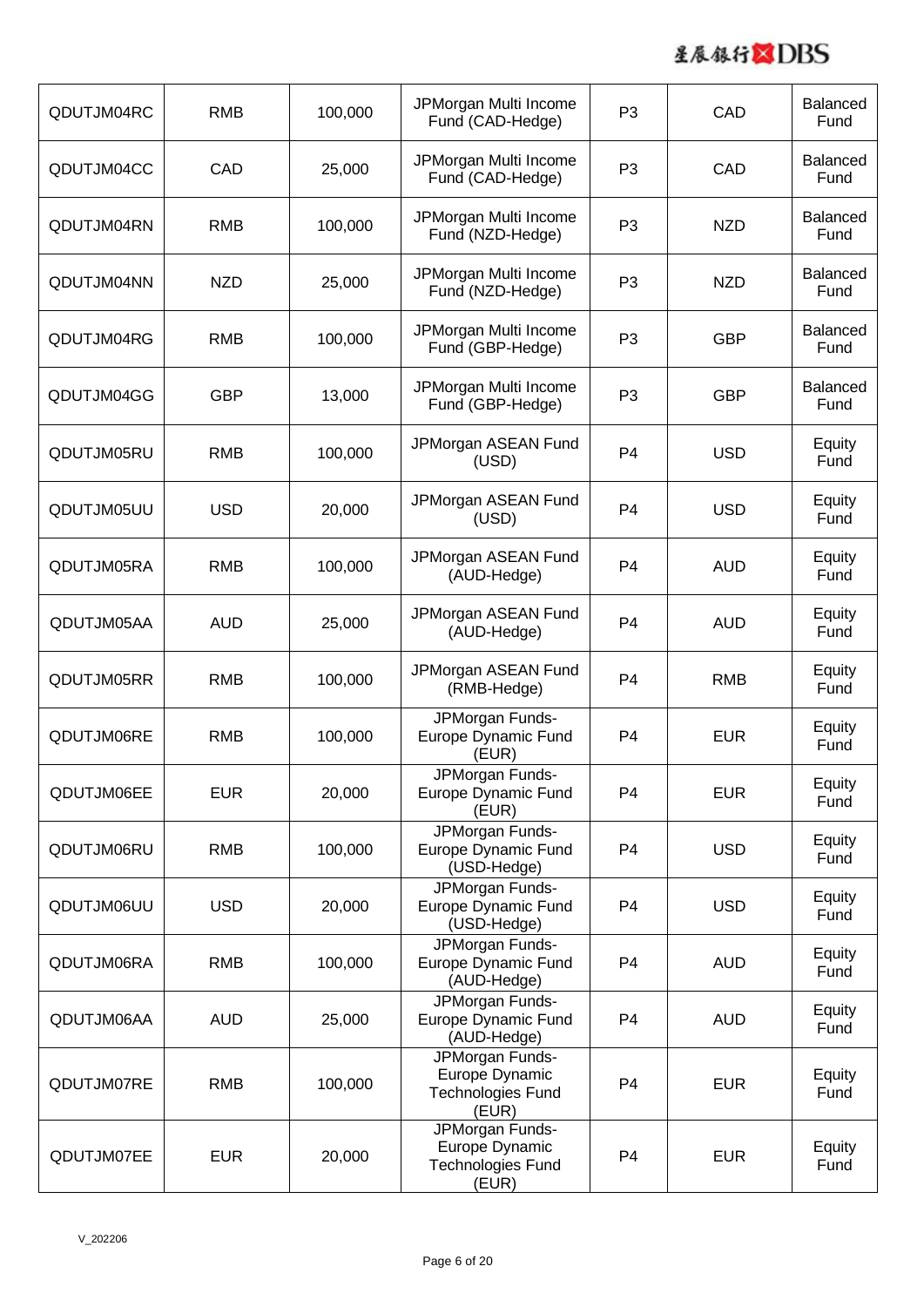

| QDUTJM07RU | <b>RMB</b> | 100,000 | JPMorgan Funds-<br>Europe Dynamic<br>Technologies Fund<br>(USD-Hedge)        | P <sub>4</sub> | <b>USD</b> | Equity<br>Fund          |
|------------|------------|---------|------------------------------------------------------------------------------|----------------|------------|-------------------------|
| QDUTJM07UU | <b>USD</b> | 20,000  | JPMorgan Funds-<br>Europe Dynamic<br><b>Technologies Fund</b><br>(USD-Hedge) | P <sub>4</sub> | <b>USD</b> | Equity<br>Fund          |
| QDUTJM08RU | <b>RMB</b> | 100,000 | JPMorgan Funds-<br><b>Emerging Markets</b><br>Dividend Fund (USD)            | P <sub>4</sub> | <b>USD</b> | Equity<br>Fund          |
| QDUTJM08UU | <b>USD</b> | 20,000  | JPMorgan Funds-<br><b>Emerging Markets</b><br>Dividend Fund (USD)            | P <sub>4</sub> | <b>USD</b> | Equity<br>Fund          |
| QDUTJM09RU | <b>RMB</b> | 100,000 | JPMorgan Korea Fund<br>(USD)                                                 | P <sub>4</sub> | <b>USD</b> | Equity<br>Fund          |
| QDUTJM09UU | <b>USD</b> | 20,000  | JPMorgan Korea Fund<br>(USD)                                                 | P <sub>4</sub> | <b>USD</b> | Equity<br>Fund          |
| QDUTJM11RH | <b>RMB</b> | 100,000 | JPMorgan Global Bond<br>Fund (HKD)                                           | P <sub>2</sub> | <b>HKD</b> | <b>Bond</b><br>Fund     |
| QDUTJM11HH | <b>HKD</b> | 150,000 | JPMorgan Global Bond<br>Fund (HKD)                                           | P <sub>2</sub> | <b>HKD</b> | <b>Bond</b><br>Fund     |
| QDUTJM11RA | <b>AUD</b> | 100,000 | JPMorgan Global Bond<br>Fund<br>(AUD-Hedge)                                  | P <sub>2</sub> | <b>AUD</b> | <b>Bond</b><br>Fund     |
| QDUTJM11AA | <b>RMB</b> | 25,000  | JPMorgan Global Bond<br>Fund<br>(AUD-Hedge)                                  | P <sub>2</sub> | <b>AUD</b> | <b>Bond</b><br>Fund     |
| QDUTJM11NN | <b>NZD</b> | 25,000  | JPMorgan Global Bond<br>Fund<br>(NZD-Hedge)                                  | P <sub>2</sub> | <b>NZD</b> | <b>Bond</b><br>Fund     |
| QDUTJM11CC | CAD        | 25,000  | JPMorgan Global Bond<br>Fund<br>(CAD-Hedge)                                  | P <sub>2</sub> | CAD        | <b>Bond</b><br>Fund     |
| QDUTJM12RU | <b>RMB</b> | 100,000 | JPMorgan Asia Pacific<br>Income Fund<br>(USD)                                | P <sub>4</sub> | <b>USD</b> | <b>Balanced</b><br>Fund |
| QDUTJM12UU | <b>USD</b> | 20,000  | JPMorgan Asia Pacific<br>Income Fund<br>(USD)                                | P <sub>4</sub> | <b>USD</b> | <b>Balanced</b><br>Fund |
| QDUTJM12RH | <b>RMB</b> | 100,000 | JPMorgan Asia Pacific<br>Income Fund<br>(HKD)                                | P <sub>4</sub> | <b>HKD</b> | <b>Balanced</b><br>Fund |
| QDUTJM12HH | <b>HKD</b> | 150,000 | JPMorgan Asia Pacific<br>Income Fund<br>(HKD)                                | P <sub>4</sub> | <b>HKD</b> | <b>Balanced</b><br>Fund |
| QDUTJM12RA | <b>RMB</b> | 100,000 | JPMorgan Asia Pacific<br>Income Fund<br>(AUD-Hedge)                          | P <sub>4</sub> | <b>AUD</b> | <b>Balanced</b><br>Fund |
| QDUTJM12AA | <b>AUD</b> | 25,000  | JPMorgan Asia Pacific<br>Income Fund<br>(AUD-Hedge)                          | P <sub>4</sub> | <b>AUD</b> | <b>Balanced</b><br>Fund |
| QDUTJM12RN | <b>RMB</b> | 100,000 | JPMorgan Asia Pacific<br>Income Fund<br>(NZD-Hedge)                          | P <sub>4</sub> | <b>NZD</b> | <b>Balanced</b><br>Fund |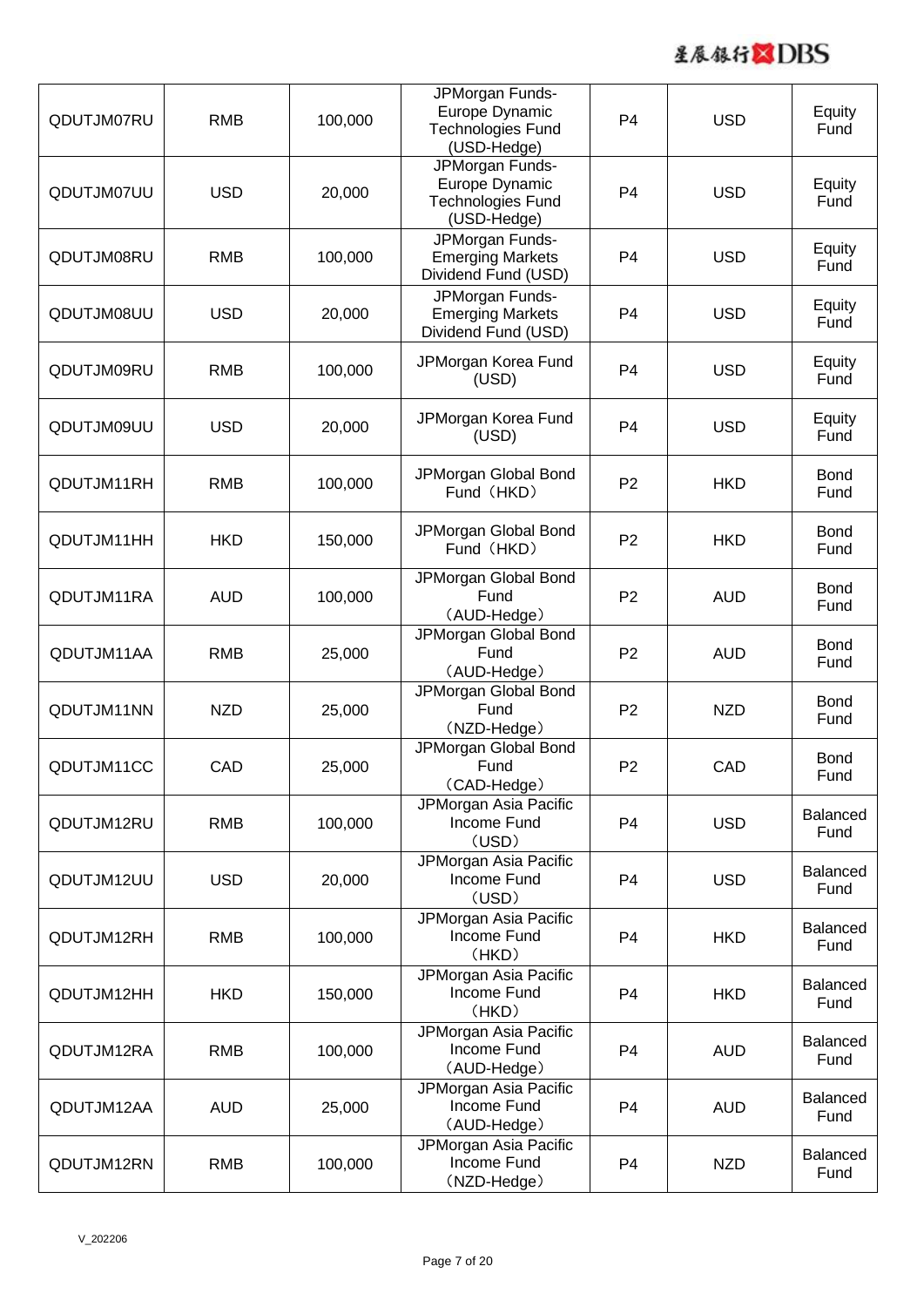

| QDUTJM12NN | <b>NZD</b> | 25,000  | JPMorgan Asia Pacific<br>Income Fund<br>(NZD-Hedge)                           | P <sub>4</sub> | <b>NZD</b> | <b>Balanced</b><br>Fund |
|------------|------------|---------|-------------------------------------------------------------------------------|----------------|------------|-------------------------|
| QDUTJM12RS | <b>RMB</b> | 100,000 | JPMorgan Asia Pacific<br>Income Fund<br>(SGD-Hedge)                           | P <sub>4</sub> | SGD        | <b>Balanced</b><br>Fund |
| QDUTJM12SS | <b>SGD</b> | 25,000  | JPMorgan Asia Pacific<br>Income Fund<br>(SGD-Hedge)                           | P <sub>4</sub> | SGD        | <b>Balanced</b><br>Fund |
| QDUTJM12RR | <b>RMB</b> | 100,000 | JPMorgan Asia Pacific<br>Income Fund<br>(RMB-Hedge)                           | P <sub>4</sub> | <b>RMB</b> | <b>Balanced</b><br>Fund |
| QDUTJM13RU | <b>RMB</b> | 100,000 | JPMorgan Multi<br><b>Balanced Fund</b><br>(USD)                               | P <sub>3</sub> | <b>USD</b> | <b>Balanced</b><br>Fund |
| QDUTJM13UU | <b>USD</b> | 20,000  | JPMorgan Multi<br><b>Balanced Fund</b><br>(USD)                               | P <sub>3</sub> | <b>USD</b> | <b>Balanced</b><br>Fund |
| QDUTJM13RH | <b>RMB</b> | 100,000 | JPMorgan Multi<br><b>Balanced Fund</b><br>(HKD)                               | P <sub>3</sub> | <b>HKD</b> | <b>Balanced</b><br>Fund |
| QDUTJM13HH | <b>HKD</b> | 150,000 | JPMorgan Multi<br><b>Balanced Fund</b><br>(HKD)                               | P <sub>3</sub> | <b>HKD</b> | <b>Balanced</b><br>Fund |
| QDUTJM13RA | <b>RMB</b> | 100,000 | JPMorgan Multi<br><b>Balanced Fund</b><br>(AUD-Hedge)                         | P <sub>3</sub> | <b>AUD</b> | <b>Balanced</b><br>Fund |
| QDUTJM13AA | <b>AUD</b> | 25,000  | <b>JPMorgan Multi</b><br><b>Balanced Fund</b><br>(AUD-Hedge)                  | P <sub>3</sub> | <b>AUD</b> | <b>Balanced</b><br>Fund |
| QDUTJM13RE | <b>RMB</b> | 100,000 | JPMorgan Multi<br><b>Balanced Fund</b><br>(EUR-Hedge)                         | P <sub>3</sub> | <b>EUR</b> | <b>Balanced</b><br>Fund |
| QDUTJM13EE | <b>EUR</b> | 20,000  | JPMorgan Multi<br><b>Balanced Fund</b><br>(EUR-Hedge)                         | P <sub>3</sub> | <b>EUR</b> | <b>Balanced</b><br>Fund |
| QDUTJM13RR | <b>RMB</b> | 100,000 | JPMorgan Multi<br><b>Balanced Fund</b><br>(RMB-Hedge)                         | P <sub>3</sub> | <b>RMB</b> | <b>Balanced</b><br>Fund |
| QDUTLM01RU | <b>RMB</b> | 100,000 | Legg Mason ClearBridge<br>US Aggressive Growth<br>Fund<br>(USD)               | P <sub>4</sub> | <b>USD</b> | Equity<br>Fund          |
| QDUTLM01UU | <b>USD</b> | 20,000  | Legg Mason ClearBridge<br><b>US Aggressive Growth</b><br>Fund<br>(USD)        | P <sub>4</sub> | <b>USD</b> | Equity<br>Fund          |
| QDUTLM01RA | <b>RMB</b> | 100,000 | Legg Mason ClearBridge<br><b>US Aggressive Growth</b><br>Fund<br>(AUD-Hedged) | P <sub>4</sub> | <b>AUD</b> | Equity<br>Fund          |
| QDUTLM01AA | <b>AUD</b> | 25,000  | Legg Mason ClearBridge<br>US Aggressive Growth<br>Fund<br>(AUD-Hedged)        | P <sub>4</sub> | <b>AUD</b> | Equity<br>Fund          |
| QDUTLM02RU | <b>RMB</b> | 100,000 | Legg Mason Royce US<br><b>Small Cap Opportunity</b><br>Fund (USD)             | P <sub>4</sub> | <b>USD</b> | Equity<br>Fund          |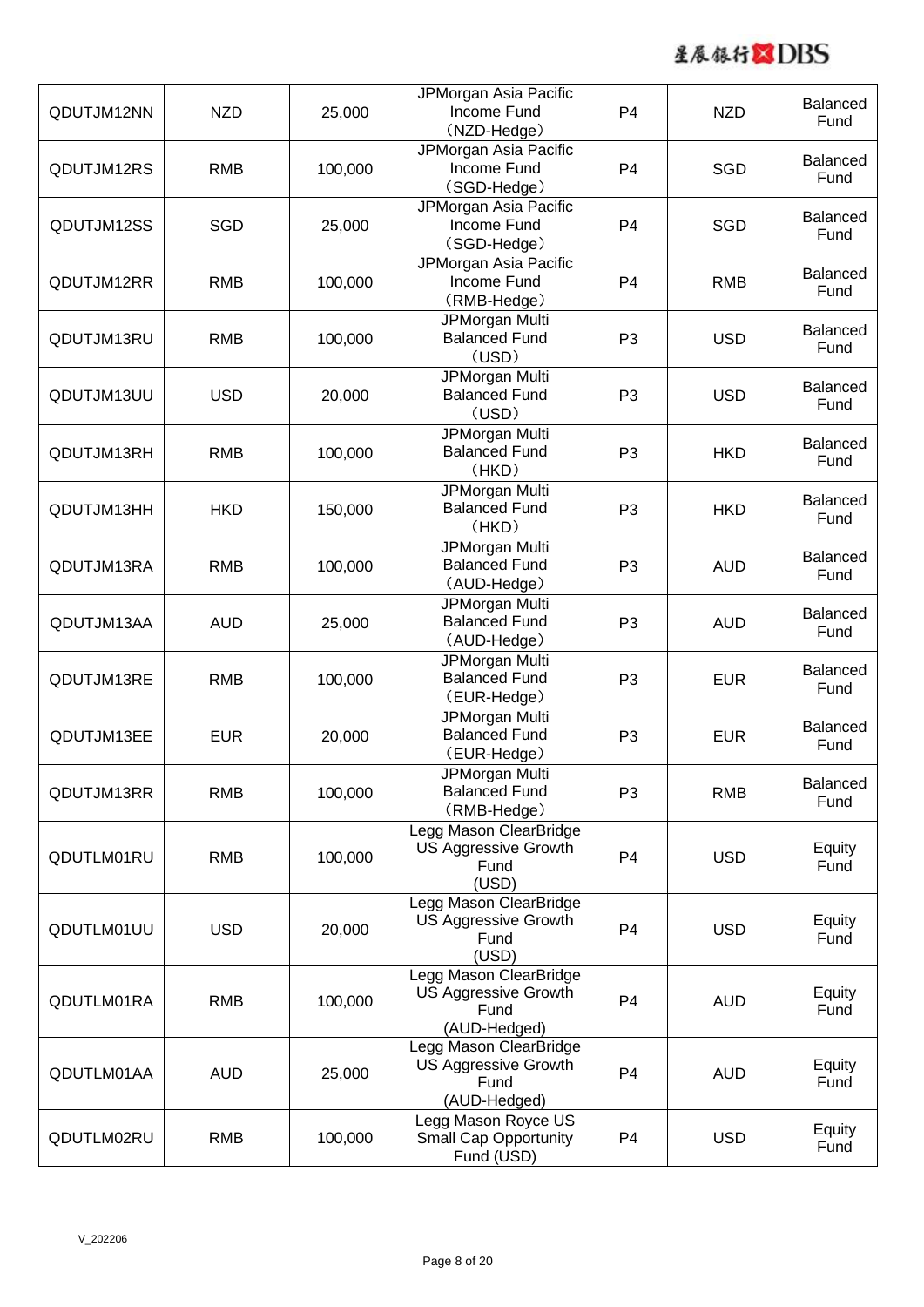

| QDUTLM02UU | <b>USD</b> | 20,000  | Legg Mason Royce US<br><b>Small Cap Opportunity</b><br>Fund (USD)                           | P <sub>4</sub> | <b>USD</b> | Equity<br>Fund      |
|------------|------------|---------|---------------------------------------------------------------------------------------------|----------------|------------|---------------------|
| QDUTLM02RA | <b>RMB</b> | 100,000 | Legg Mason Royce US<br><b>Small Cap Opportunity</b><br>Fund (AUD-Hedged)                    | P <sub>4</sub> | <b>AUD</b> | Equity<br>Fund      |
| QDUTLM02AA | <b>AUD</b> | 25,000  | Legg Mason Royce US<br><b>Small Cap Opportunity</b><br>Fund (AUD-Hedged)                    | P <sub>4</sub> | <b>AUD</b> | Equity<br>Fund      |
| QDUTLM02RR | <b>RMB</b> | 100,000 | Legg Mason Royce US<br><b>Small Cap Opportunity</b><br>Fund (RMB-Hedged)                    | P <sub>4</sub> | <b>RMB</b> | Equity<br>Fund      |
| QDUTLM03RU | <b>RMB</b> | 100,000 | Legg Mason Western<br>Asset Asian<br><b>Opportunities Fund</b><br>(USD)                     | P <sub>3</sub> | <b>USD</b> | <b>Bond</b><br>Fund |
| QDUTLM03UU | <b>USD</b> | 20,000  | Legg Mason Western<br>Asset Asian<br><b>Opportunities Fund</b><br>(USD)                     | P <sub>3</sub> | <b>USD</b> | <b>Bond</b><br>Fund |
| QDUTLM03RA | <b>RMB</b> | 100,000 | Legg Mason Western<br>Asset Asian<br><b>Opportunities Fund</b><br>(AUD-Hedge)               | P <sub>3</sub> | <b>AUD</b> | <b>Bond</b><br>Fund |
| QDUTLM03AA | <b>AUD</b> | 25,000  | Legg Mason Western<br>Asset Asian<br><b>Opportunities Fund</b><br>(AUD-Hedge)               | P <sub>3</sub> | <b>AUD</b> | <b>Bond</b><br>Fund |
| QDUTLM03RR | <b>RMB</b> | 100,000 | Legg Mason Western<br>Asset Asian<br><b>Opportunities Fund</b><br>(CNY-Hedge)               | P <sub>3</sub> | <b>RMB</b> | <b>Bond</b><br>Fund |
| QDUTLM04RA | <b>RMB</b> | 100,000 | Franklin MV Asia Pacific<br>ex Japan Equity Growth<br>and Income Fund (AUD-<br>Hedged)      | P <sub>4</sub> | <b>AUD</b> | Equity<br>Fund      |
| QDUTLM04AA | <b>AUD</b> | 25,000  | Franklin MV Asia Pacific<br>ex Japan Equity Growth<br>and Income Fund (AUD-<br>Hedged)      | P <sub>4</sub> | <b>AUD</b> | Equity<br>Fund      |
| QDUTLM04RH | <b>RMB</b> | 100,000 | Franklin MV Asia Pacific<br>ex Japan Equity Growth<br>and Income Fund (HKD)                 | P <sub>4</sub> | <b>HKD</b> | Equity<br>Fund      |
| QDUTLM04HH | <b>HKD</b> | 150,000 | Franklin MV Asia Pacific<br>ex Japan Equity Growth<br>and Income Fund (HKD)                 | P <sub>4</sub> | <b>HKD</b> | Equity<br>Fund      |
| QDUTLM04RS | <b>RMB</b> | 100,000 | Franklin MV Asia Pacific<br>ex Japan Equity Growth<br>and Income Fund (SGD-<br>Hedged)      | P <sub>4</sub> | SGD        | Equity<br>Fund      |
| QDUTLM04SS | SGD        | 25,000  | Franklin MV Asia Pacific<br>ex Japan Equity Growth<br>and Income Fund (SGD-<br>Hedged)      | P <sub>4</sub> | SGD        | Equity<br>Fund      |
| QDUTLM04RU | <b>RMB</b> | 100,000 | Franklin MV Asia Pacific<br>ex Japan Equity Growth<br>and Income Fund (USD<br>distributing) | P <sub>4</sub> | <b>USD</b> | Equity<br>Fund      |
| QDUTLM04UU | <b>USD</b> | 20,000  | Franklin MV Asia Pacific<br>ex Japan Equity Growth<br>and Income Fund (USD<br>distributing) | P <sub>4</sub> | <b>USD</b> | Equity<br>Fund      |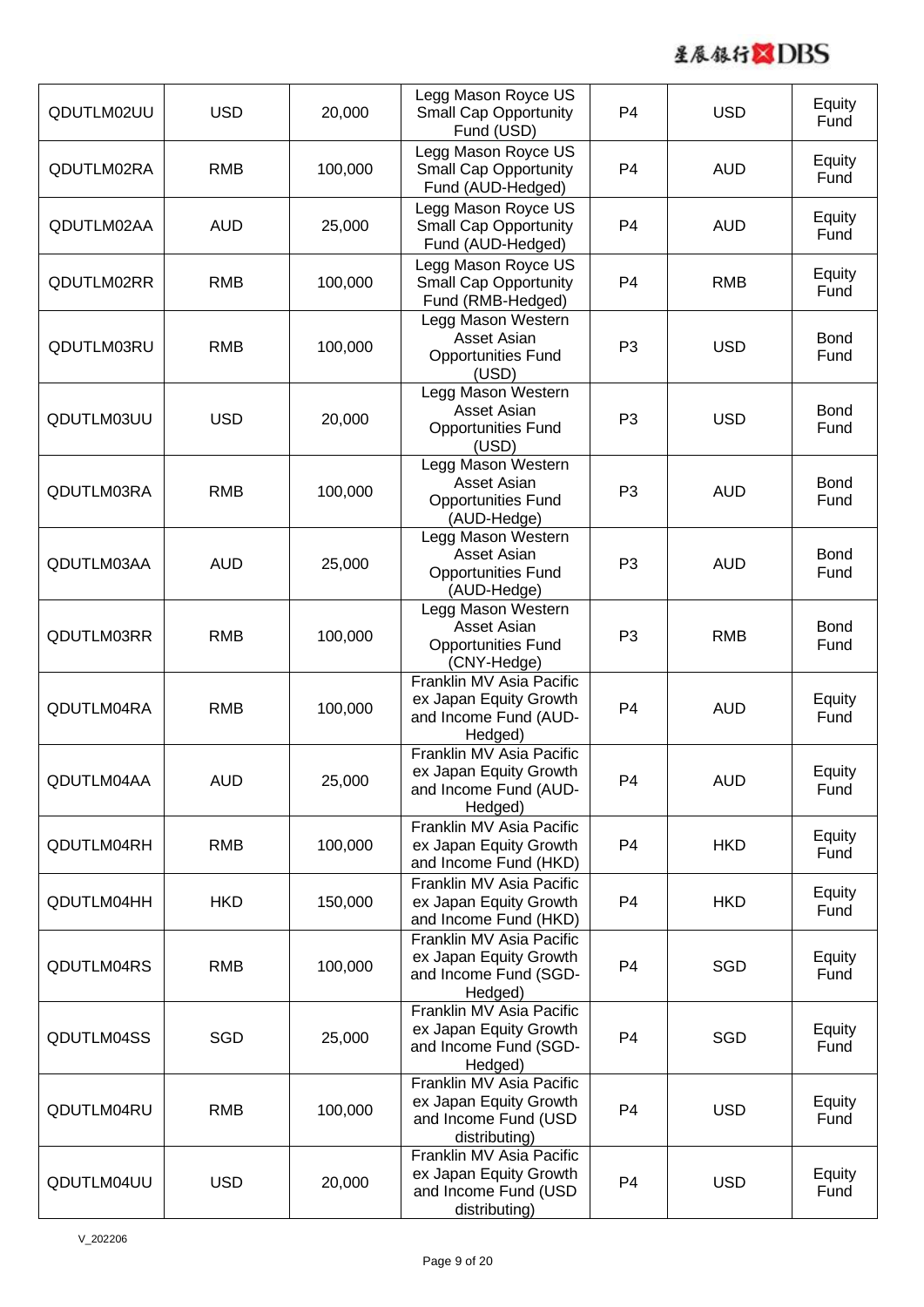

| QDUTLM4RU  | <b>RMB</b> | 100,000 | Franklin MV Asia Pacific<br>ex Japan Equity Growth<br>and Income Fund (USD<br>accumulating)      | P <sub>4</sub> | <b>USD</b> | Equity<br>Fund      |
|------------|------------|---------|--------------------------------------------------------------------------------------------------|----------------|------------|---------------------|
| QDUTLM4UU  | <b>USD</b> | 20,000  | Franklin MV Asia Pacific<br>ex Japan Equity Growth<br>and Income Fund (USD<br>accumulating)      | P <sub>4</sub> | <b>USD</b> | Equity<br>Fund      |
| QDUTLM04RR | <b>RMB</b> | 100,000 | Franklin MV Asia Pacific<br>ex Japan Equity Growth<br>and Income Fund (RMB-<br>Hedged)           | P <sub>4</sub> | <b>RMB</b> | Equity<br>Fund      |
| QDUTSD01RU | <b>RMB</b> | 100,000 | Schroder International<br>Selection Fund-Global<br>Equity Yield (USD)                            | P <sub>4</sub> | <b>USD</b> | Equity<br>Fund      |
| QDUTSD01UU | <b>USD</b> | 20,000  | Schroder International<br><b>Selection Fund-Global</b><br>Equity Yield (USD)                     | P <sub>4</sub> | <b>USD</b> | Equity<br>Fund      |
| QDUTSD01RH | <b>RMB</b> | 100,000 | Schroder International<br><b>Selection Fund-Global</b><br>Equity Yield (HKD)                     | P <sub>4</sub> | <b>HKD</b> | Equity<br>Fund      |
| QDUTSD01HH | <b>HKD</b> | 150,000 | Schroder International<br><b>Selection Fund-Global</b><br>Equity Yield (HKD)                     | P <sub>4</sub> | <b>HKD</b> | Equity<br>Fund      |
| QDUTSD02RU | <b>RMB</b> | 100,000 | Schroder International<br><b>Selection Fund-Global</b><br>Corporate Bond (USD)                   | P <sub>2</sub> | <b>USD</b> | <b>Bond</b><br>Fund |
| QDUTSD02UU | <b>USD</b> | 20,000  | Schroder International<br><b>Selection Fund-Global</b><br>Corporate Bond (USD)                   | P <sub>2</sub> | <b>USD</b> | <b>Bond</b><br>Fund |
| QDUTSD02RR | <b>RMB</b> | 100,000 | Schroder International<br>Selection Fund-Global<br>Corporate Bond (RMB-<br>Hedge)                | P <sub>2</sub> | <b>RMB</b> | <b>Bond</b><br>Fund |
| QDUTSD03RE | <b>RMB</b> | 100,000 | Schroder International<br><b>Selection Fund</b><br>- European Sustainable<br>Value (EUR)         | P <sub>4</sub> | <b>EUR</b> | Equity<br>Fund      |
| QDUTSD03EE | <b>EUR</b> | 20,000  | Schroder International<br><b>Selection Fund</b><br>- European Sustainable<br>Value (EUR)         | P <sub>4</sub> | <b>EUR</b> | Equity<br>Fund      |
| QDUTSD03RR | <b>RMB</b> | 100,000 | Schroder International<br><b>Selection Fund</b><br>- European Sustainable<br>Value (RMB- Hedge)  | P <sub>4</sub> | <b>RMB</b> | Equity<br>Fund      |
| QDUTSD03RU | <b>RMB</b> | 100,000 | Schroder International<br><b>Selection Fund</b><br>- European Sustainable<br>Value (USD-Hedge)   | P <sub>4</sub> | <b>USD</b> | Equity<br>Fund      |
| QDUTSD03UU | <b>USD</b> | 20,000  | Schroder International<br><b>Selection Fund</b><br>- European Sustainable<br>Value (USD - Hedge) | P <sub>4</sub> | <b>USD</b> | Equity<br>Fund      |
| QDUTSD04RU | <b>RMB</b> | 100,000 | Schroder International<br><b>Selection Fund</b><br>-Japanese Opportunities<br>(USD - Hedge)      | P <sub>4</sub> | <b>USD</b> | Equity<br>Fund      |
| QDUTSD04UU | <b>USD</b> | 20,000  | Schroder International<br><b>Selection Fund</b><br>-Japanese Opportunities<br>(USD - Hedge)      | P <sub>4</sub> | <b>USD</b> | Equity<br>Fund      |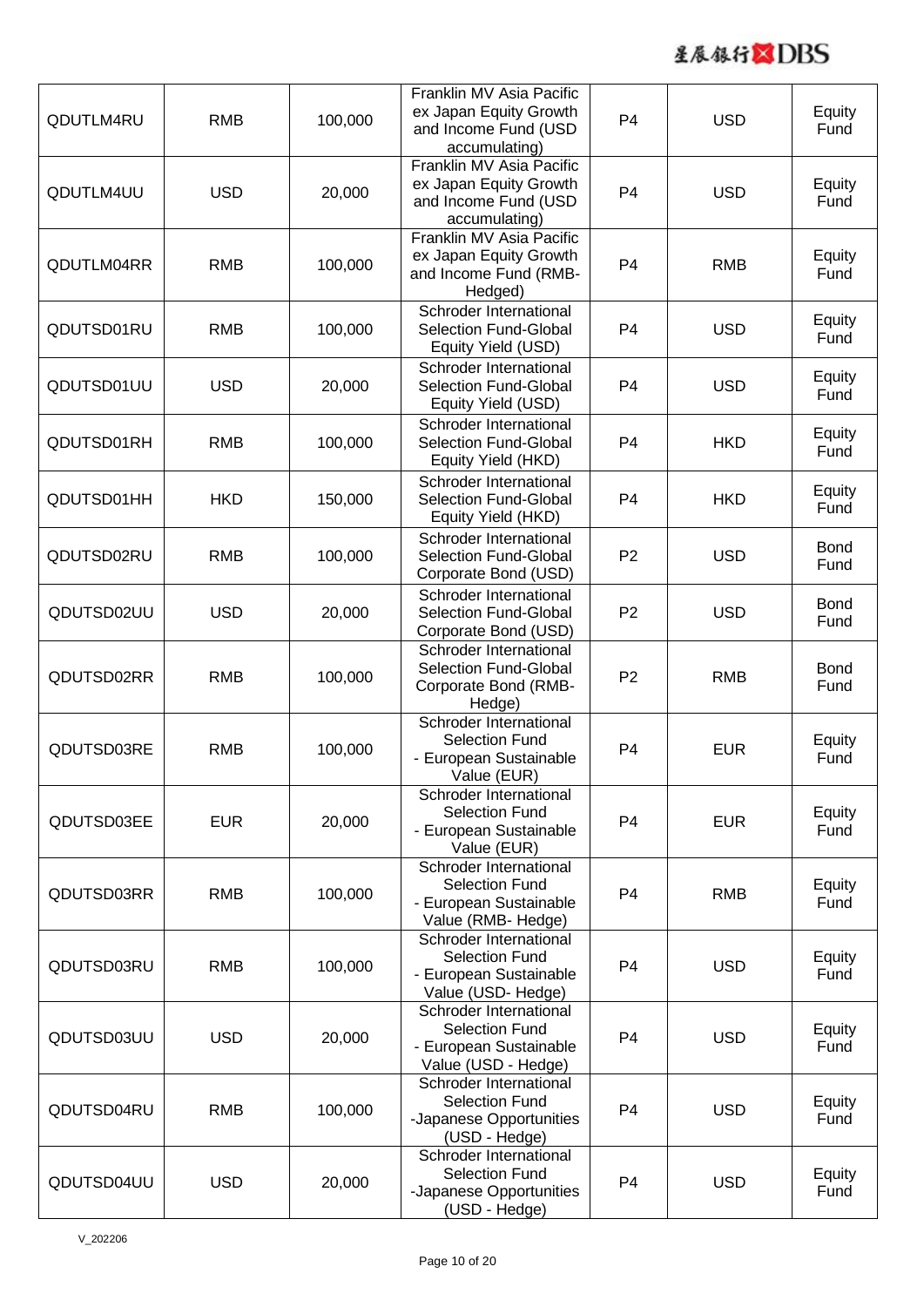

| QDUTSD04RJ | <b>RMB</b> | 100,000   | Schroder International<br><b>Selection Fund</b><br>-Japanese Opportunities<br>(JPY)             | P <sub>4</sub> | <b>JPY</b> | Equity<br>Fund                    |
|------------|------------|-----------|-------------------------------------------------------------------------------------------------|----------------|------------|-----------------------------------|
| QDUTSD04JJ | <b>JPY</b> | 2,500,000 | Schroder International<br><b>Selection Fund</b><br>-Japanese Opportunities<br>(JPY)             | P <sub>4</sub> | <b>JPY</b> | Equity<br>Fund                    |
| QDUTSD05RU | <b>RMB</b> | 100,000   | Schroder International<br><b>Selection Fund</b><br>-US Small & Mid-Cap<br>Equity (USD)          | P <sub>4</sub> | <b>USD</b> | Equity<br>Fund                    |
| QDUTSD05UU | <b>USD</b> | 20,000    | Schroder International<br><b>Selection Fund</b><br>-US Small & Mid-Cap<br>Equity (USD)          | P <sub>4</sub> | <b>USD</b> | Equity<br>Fund                    |
| QDUTSD05EE | <b>EUR</b> | 20,000    | Schroder International<br><b>Selection Fund</b><br>-US Small & Mid-Cap<br>Equity (EUR)          | P <sub>4</sub> | <b>EUR</b> | Equity<br>Fund                    |
| QDUTSD06RU | <b>RMB</b> | 100,000   | <b>Schroder Alternative</b><br>Solutions-Commodity<br>Fund (USD)                                | P <sub>4</sub> | <b>USD</b> | Alternativ<br>e<br>Investme<br>nt |
| QDUTSD06UU | <b>USD</b> | 20,000    | <b>Schroder Alternative</b><br>Solutions-Commodity<br>Fund (USD)                                | P <sub>4</sub> | <b>USD</b> | Alternativ<br>e<br>Investme<br>nt |
| QDUTSD06EE | <b>EUR</b> | 20,000    | <b>Schroder Alternative</b><br>Solutions-Commodity<br>Fund (EUR-Hedge)                          | P <sub>4</sub> | <b>EUR</b> | Alternativ<br>e<br>Investme<br>nt |
| QDUTSD06SS | SGD        | 25,000    | <b>Schroder Alternative</b><br>Solutions-Commodity<br>Fund (SGD-Hedge)                          | P <sub>4</sub> | SGD        | Alternativ<br>e<br>Investme<br>nt |
| QDUTSD07RU | <b>CNY</b> | 100,000   | Schroder International<br><b>Selection Fund-BRIC</b><br>(Brazil, Russia, India,<br>China) (USD) | P <sub>4</sub> | <b>USD</b> | Equity<br>Fund                    |
| QDUTSD07UU | <b>USD</b> | 20,000    | Schroder International<br><b>Selection Fund-BRIC</b><br>(Brazil, Russia, India,<br>China) (USD) | P <sub>4</sub> | <b>USD</b> | Equity<br>Fund                    |
| QDUTSD07RH | <b>CNY</b> | 100,000   | Schroder International<br><b>Selection Fund-BRIC</b><br>(Brazil, Russia, India,<br>China) (HKD) | P <sub>4</sub> | <b>HKD</b> | Equity<br>Fund                    |
| QDUTSD07HH | <b>HKD</b> | 150,000   | Schroder International<br><b>Selection Fund-BRIC</b><br>(Brazil, Russia, India,<br>China) (HKD) | P <sub>4</sub> | <b>HKD</b> | Equity<br>Fund                    |
| QDUTSD07EE | <b>EUR</b> | 20,000    | Schroder International<br>Selection Fund-BRIC<br>(Brazil, Russia, India,<br>China) (EUR)        | P <sub>4</sub> | <b>EUR</b> | Equity<br>Fund                    |
| QDUTSD10RU | <b>RMB</b> | 100,000   | Schroder Asian Asset<br>Income Fund (USD)                                                       | P <sub>3</sub> | <b>USD</b> | Balanced<br>Fund                  |
| QDUTSD10UU | <b>USD</b> | 20,000    | Schroder Asian Asset<br>Income Fund (USD)                                                       | P <sub>3</sub> | <b>USD</b> | Balanced<br>Fund                  |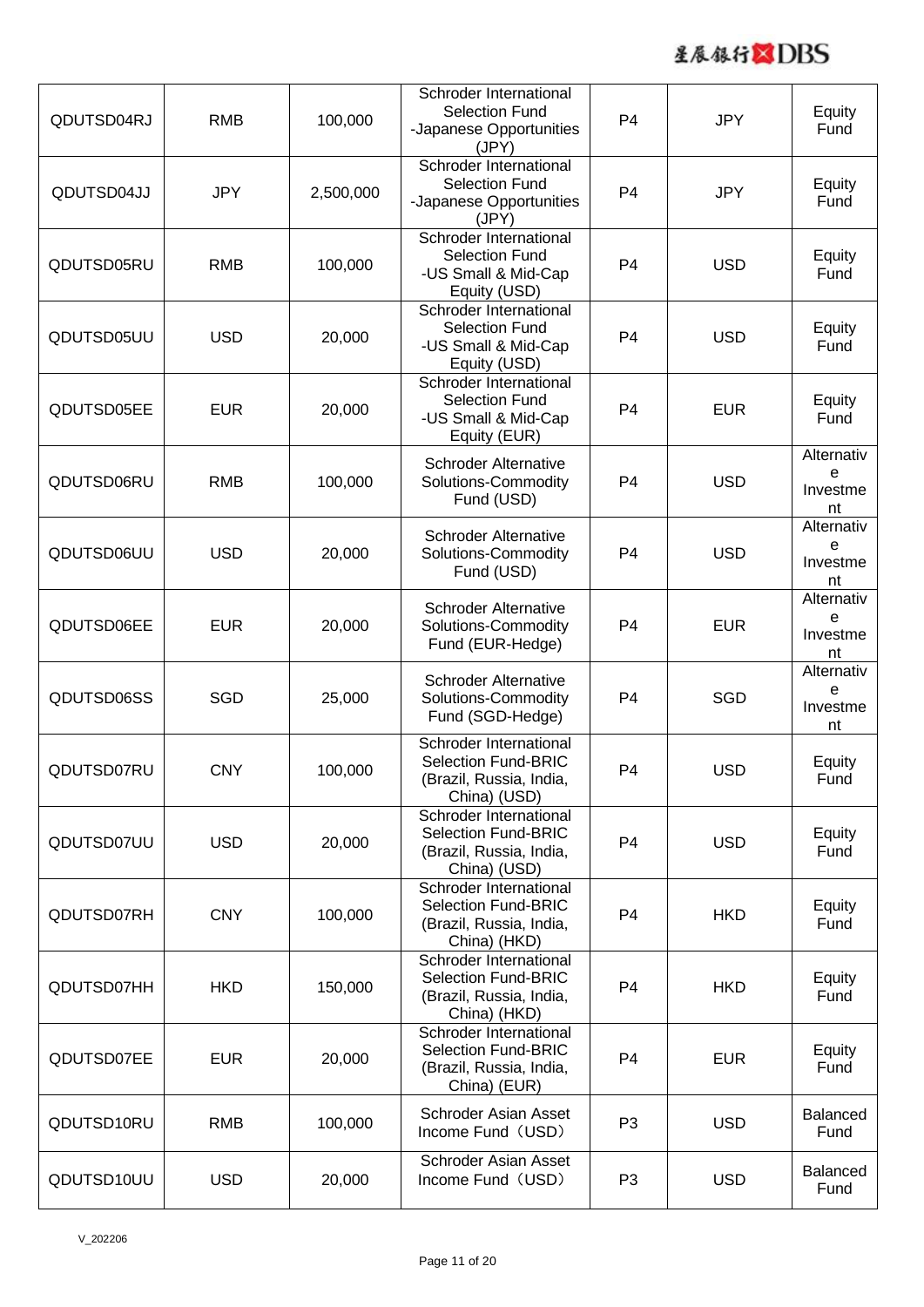

| QDUTSD10RH | <b>RMB</b> | 100,000 | Schroder Asian Asset<br>Income Fund (HKD)                                                                 | P <sub>3</sub> | <b>HKD</b> | <b>Balanced</b><br>Fund |
|------------|------------|---------|-----------------------------------------------------------------------------------------------------------|----------------|------------|-------------------------|
| QDUTSD10HH | <b>HKD</b> | 150,000 | Schroder Asian Asset<br>Income Fund (HKD)                                                                 | P <sub>3</sub> | <b>HKD</b> | <b>Balanced</b><br>Fund |
| QDUTSD10RA | <b>RMB</b> | 100,000 | Schroder Asian Asset<br>Income Fund (AUD-<br>Hedge)                                                       | P <sub>3</sub> | <b>AUD</b> | <b>Balanced</b><br>Fund |
| QDUTSD10AA | <b>AUD</b> | 25,000  | <b>Schroder Asian Asset</b><br>Income Fund (AUD-<br>Hedge)                                                | P <sub>3</sub> | <b>AUD</b> | <b>Balanced</b><br>Fund |
| QDUTSD10RG | <b>RMB</b> | 100,000 | <b>Schroder Asian Asset</b><br>Income Fund (GBP-<br>Hedge)                                                | P <sub>3</sub> | <b>GBP</b> | Balanced<br>Fund        |
| QDUTSD10GG | <b>GBP</b> | 13,000  | Schroder Asian Asset<br>Income Fund (GBP-<br>Hedge)                                                       | P <sub>3</sub> | <b>GBP</b> | <b>Balanced</b><br>Fund |
| QDUTFL01UU | <b>USD</b> | 20,000  | <b>Fidelity Global Dividend</b><br>Fund (USD)                                                             | P <sub>4</sub> | <b>USD</b> | Equity<br>Fund          |
| QDUTFL01RU | <b>RMB</b> | 100,000 | <b>Fidelity Global Dividend</b><br>Fund (USD)                                                             | P <sub>4</sub> | <b>USD</b> | Equity<br>Fund          |
| QDUTFL01AA | <b>AUD</b> | 25,000  | <b>Fidelity Global Dividend</b><br>Fund (AUD - Hedge)                                                     | P <sub>4</sub> | <b>AUD</b> | Equity<br>Fund          |
| QDUTFL01EE | <b>EUR</b> | 20,000  | <b>Fidelity Global Dividend</b><br>Fund (EUR)                                                             | P <sub>4</sub> | <b>EUR</b> | Equity<br>Fund          |
| QDUTFL01RR | <b>RMB</b> | 100,000 | <b>Fidelity Global Dividend</b><br>Fund (RMB - Hedge)                                                     | P <sub>4</sub> | <b>RMB</b> | Equity<br>Fund          |
| QDUTFL02RU | <b>RMB</b> | 100,000 | <b>Fidelity Global Property</b><br>Fund (USD)                                                             | P <sub>4</sub> | <b>USD</b> | Equity<br>Fund          |
| QDUTFL02UU | <b>USD</b> | 20,000  | <b>Fidelity Global Property</b><br>Fund (USD)                                                             | P <sub>4</sub> | <b>USD</b> | Equity<br>Fund          |
| QDUTFL03RU | <b>RMB</b> | 100,000 | <b>Fidelity Pacific Fund</b><br>(USD)                                                                     | P <sub>4</sub> | <b>USD</b> | Equity<br>Fund          |
| QDUTFL03UU | <b>USD</b> | 20,000  | <b>Fidelity Pacific Fund</b><br>(USD)                                                                     | P <sub>4</sub> | <b>USD</b> | Equity<br>Fund          |
| QDUTFL04RE | <b>RMB</b> | 100,000 | (Subscription and<br>Switch-in are<br>suspended)<br>Fidelity European Multi<br>Asset Income Fund<br>(EUR) | P <sub>4</sub> | <b>EUR</b> | <b>Balanced</b><br>Fund |
| QDUTFL04EE | <b>EUR</b> | 20,000  | (Subscription and<br>Switch-in are<br>suspended)<br>Fidelity European Multi<br>Asset Income Fund<br>(EUR) | P <sub>4</sub> | <b>EUR</b> | <b>Balanced</b><br>Fund |
| QDUTFL04RU | <b>RMB</b> | 100,000 | (Subscription and<br>Switch-in are<br>suspended)                                                          | P <sub>4</sub> | <b>USD</b> | <b>Balanced</b><br>Fund |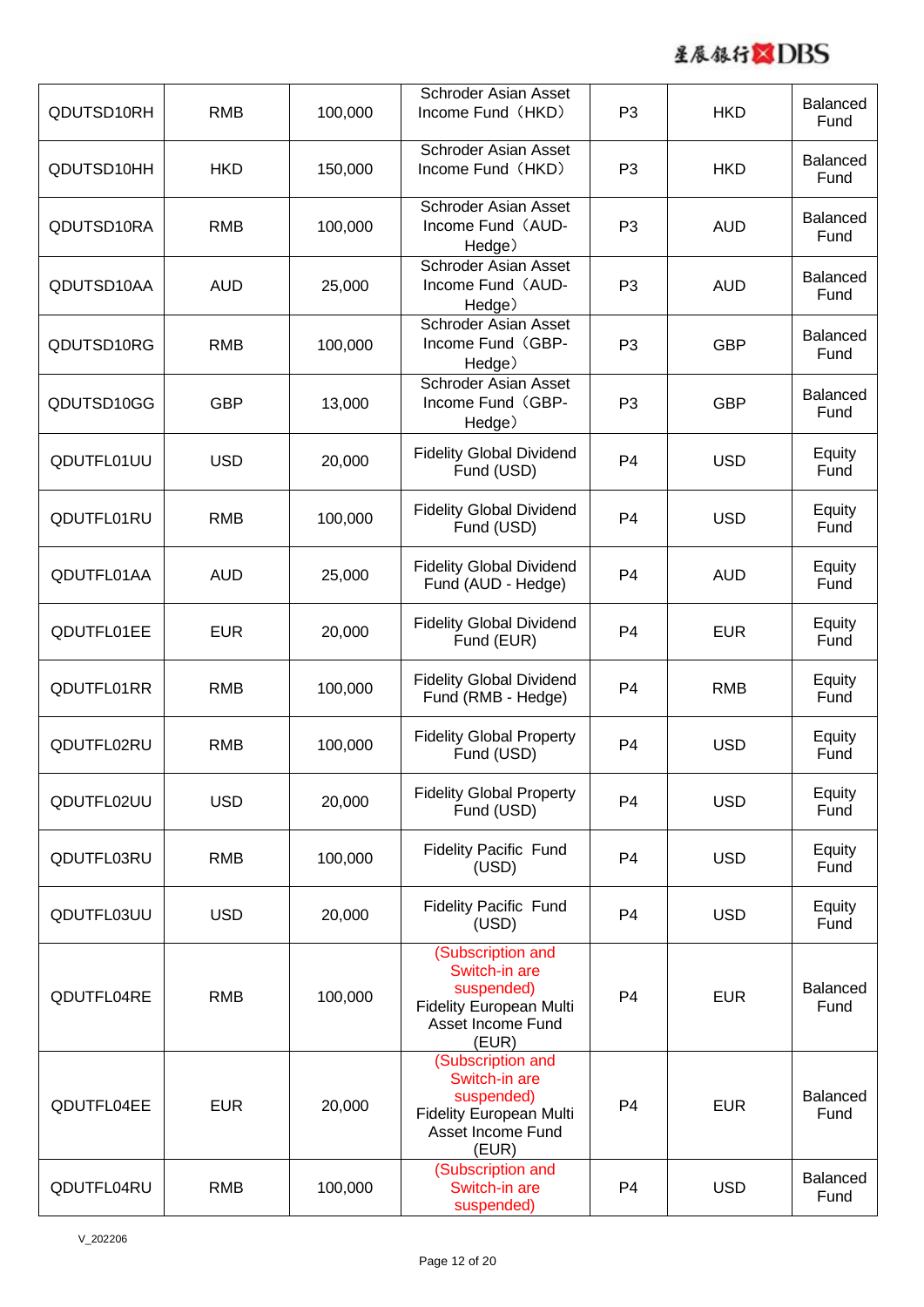

|            |            |         | Fidelity European Multi<br>Asset Income Fund<br>(USD-Hedge)                                                            |                |            |                         |
|------------|------------|---------|------------------------------------------------------------------------------------------------------------------------|----------------|------------|-------------------------|
| QDUTFL04UU | <b>USD</b> | 20,000  | (Subscription and<br>Switch-in are<br>suspended)<br><b>Fidelity European Multi</b><br>Asset Income Fund<br>(USD-Hedge) | P <sub>4</sub> | <b>USD</b> | <b>Balanced</b><br>Fund |
| QDUTFL5RU  | <b>RMB</b> | 100,000 | <b>Fidelity Emerging</b><br>Markets Fund (USD)                                                                         | P <sub>4</sub> | <b>USD</b> | Equity<br>Fund          |
| QDUTFL5UU  | <b>USD</b> | 20,000  | <b>Fidelity Emerging</b><br>Markets Fund (USD)                                                                         | P <sub>4</sub> | <b>USD</b> | Equity<br>Fund          |
| QDUTFL05RU | <b>RMB</b> | 100,000 | <b>Fidelity Emerging</b><br>Markets fund(USD-<br>hedged)                                                               | P4             | <b>USD</b> | Equity<br>Fund          |
| QDUTFL05UU | <b>USD</b> | 20,000  | <b>Fidelity Emerging</b><br>Markets Fund (USD-<br>hedged)                                                              | P4             | <b>USD</b> | Equity<br>Fund          |
| QDUTFL05RE | <b>RMB</b> | 100,000 | <b>Fidelity Emerging</b><br>Markets Fund (EUR)                                                                         | P <sub>4</sub> | <b>EUR</b> | Equity<br>Fund          |
| QDUTFL05EE | <b>EUR</b> | 20,000  | <b>Fidelity Emerging</b><br>Markets Fund (EUR)                                                                         | P <sub>4</sub> | <b>EUR</b> | Equity<br>Fund          |
| QDUTFT01RU | <b>RMB</b> | 100,000 | Templeton Global Fund<br>(USD)                                                                                         | P <sub>4</sub> | <b>USD</b> | Equity<br>Fund          |
| QDUTFT01UU | <b>USD</b> | 20,000  | Templeton Global Fund<br>(USD)                                                                                         | P <sub>4</sub> | <b>USD</b> | Equity<br>Fund          |
| QDUTFT01RH | <b>RMB</b> | 100,000 | <b>Templeton Global Fund</b><br>(HKD)                                                                                  | P <sub>4</sub> | <b>HKD</b> | Equity<br>Fund          |
| QDUTFT01HH | <b>HKD</b> | 150,000 | Templeton Global Fund<br>(HKD)                                                                                         | P <sub>4</sub> | <b>HKD</b> | Equity<br>Fund          |
| QDUTFT02RU | <b>RMB</b> | 100,000 | (Subscription and<br>Switch-in are<br>suspended)<br>Templeton Global Bond<br>Fund(USD)                                 | P <sub>3</sub> | <b>USD</b> | <b>Bond</b><br>Fund     |
| QDUTFT02UU | <b>USD</b> | 20,000  | (Subscription and<br>Switch-in are<br>suspended)<br><b>Templeton Global Bond</b><br>Fund(USD)                          | P <sub>3</sub> | <b>USD</b> | <b>Bond</b><br>Fund     |
| QDUTFT02RH | <b>RMB</b> | 100,000 | (Subscription and<br>Switch-in are<br>suspended)<br>Templeton Global Bond<br>Fund(HKD)                                 | P <sub>3</sub> | <b>HKD</b> | <b>Bond</b><br>Fund     |
| QDUTFT02HH | <b>HKD</b> | 150,000 | (Subscription and<br>Switch-in are<br>suspended)<br>Templeton Global Bond<br>Fund<br>(HKD)                             | P <sub>3</sub> | <b>HKD</b> | <b>Bond</b><br>Fund     |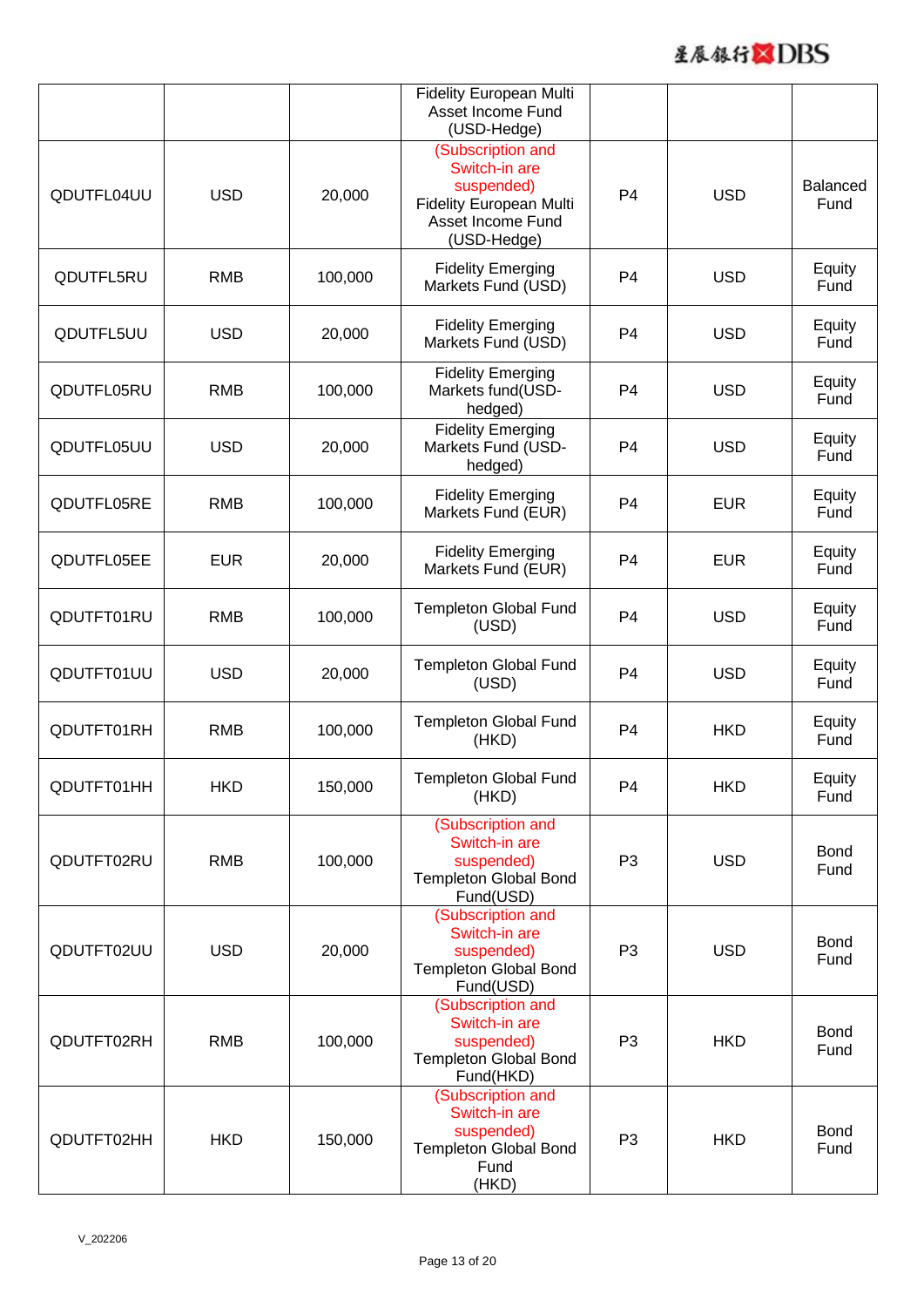

| QDUTFT02AA | <b>AUD</b> | 25,000  | (Subscription and<br>Switch-in are<br>suspended)<br><b>Templeton Global Bond</b><br>Fund<br>(AUD - Hedge) | P <sub>3</sub> | <b>AUD</b> | <b>Bond</b><br>Fund |
|------------|------------|---------|-----------------------------------------------------------------------------------------------------------|----------------|------------|---------------------|
| QDUTFT02RR | <b>RMB</b> | 100,000 | (Subscription and<br>Switch-in are<br>suspended)<br><b>Templeton Global Bond</b><br>Fund<br>(RMB - Hedge) | P <sub>3</sub> | <b>RMB</b> | <b>Bond</b><br>Fund |
| QDUTFT03RU | <b>RMB</b> | 100,000 | <b>Templeton Emerging</b><br><b>Markets Smaller</b><br>Companies Fund(USD)                                | P <sub>4</sub> | <b>USD</b> | Equity<br>Fund      |
| QDUTFT03UU | <b>USD</b> | 20,000  | <b>Templeton Emerging</b><br><b>Markets Smaller</b><br>Companies Fund(USD)                                | P <sub>4</sub> | <b>USD</b> | Equity<br>Fund      |
| QDUTFT03EE | <b>EUR</b> | 20,000  | <b>Templeton Emerging</b><br><b>Markets Smaller</b><br>Companies Fund(EUR)                                | P <sub>4</sub> | <b>EUR</b> | Equity<br>Fund      |
| QDUTFT04RU | <b>RMB</b> | 100,000 | Franklin Technology<br>Fund(USD)                                                                          | P <sub>4</sub> | <b>USD</b> | Equity<br>Fund      |
| QDUTFT04UU | <b>USD</b> | 20,000  | Franklin Technology<br>Fund(USD)                                                                          | P <sub>4</sub> | <b>USD</b> | Equity<br>Fund      |
| QDUTFT04RH | <b>RMB</b> | 100,000 | Franklin Technology<br>Fund(HKD)                                                                          | P <sub>4</sub> | <b>HKD</b> | Equity<br>Fund      |
| QDUTFT04HH | <b>HKD</b> | 150,000 | Franklin Technology<br>Fund(HKD)                                                                          | P <sub>4</sub> | <b>HKD</b> | Equity<br>Fund      |
| QDUTFT04EE | <b>EUR</b> | 20,000  | Franklin Technology<br>Fund(EUR)                                                                          | P <sub>4</sub> | <b>EUR</b> | Equity<br>Fund      |
| QDUTFT04RR | <b>RMB</b> | 100,000 | Franklin Technology<br>Fund(RMB-Hedge)                                                                    | P <sub>4</sub> | RMB        | Equity<br>Fund      |
| QDUTFT05RU | <b>RMB</b> | 100,000 | Franklin U.S.<br>Opportunities<br>Fund(USD)                                                               | P <sub>4</sub> | <b>USD</b> | Equity<br>Fund      |
| QDUTFT05UU | <b>USD</b> | 20,000  | Franklin U.S.<br>Opportunities<br>Fund(USD)                                                               | P <sub>4</sub> | <b>USD</b> | Equity<br>Fund      |
| QDUTFT05RH | <b>RMB</b> | 100,000 | Franklin U.S.<br>Opportunities<br>Fund(HKD)                                                               | P <sub>4</sub> | <b>HKD</b> | Equity<br>Fund      |
| QDUTFT05HH | <b>HKD</b> | 150,000 | Franklin U.S.<br>Opportunities<br>Fund(HKD)                                                               | P <sub>4</sub> | <b>HKD</b> | Equity<br>Fund      |
| QDUTFT05EE | <b>EUR</b> | 20,000  | Franklin U.S.<br><b>Opportunities Fund(EUR</b><br>- Hedge)                                                | P <sub>4</sub> | <b>EUR</b> | Equity<br>Fund      |
| QDUTFT05SS | <b>SGD</b> | 25,000  | Franklin U.S.<br><b>Opportunities Fund(SGD</b><br>- Hedge)                                                | P <sub>4</sub> | <b>SGD</b> | Equity<br>Fund      |
| QDUTFT05RR | <b>RMB</b> | 100,000 | Franklin U.S.<br><b>Opportunities Fund(RMB</b><br>- Hedge)                                                | P <sub>4</sub> | <b>RMB</b> | Equity<br>Fund      |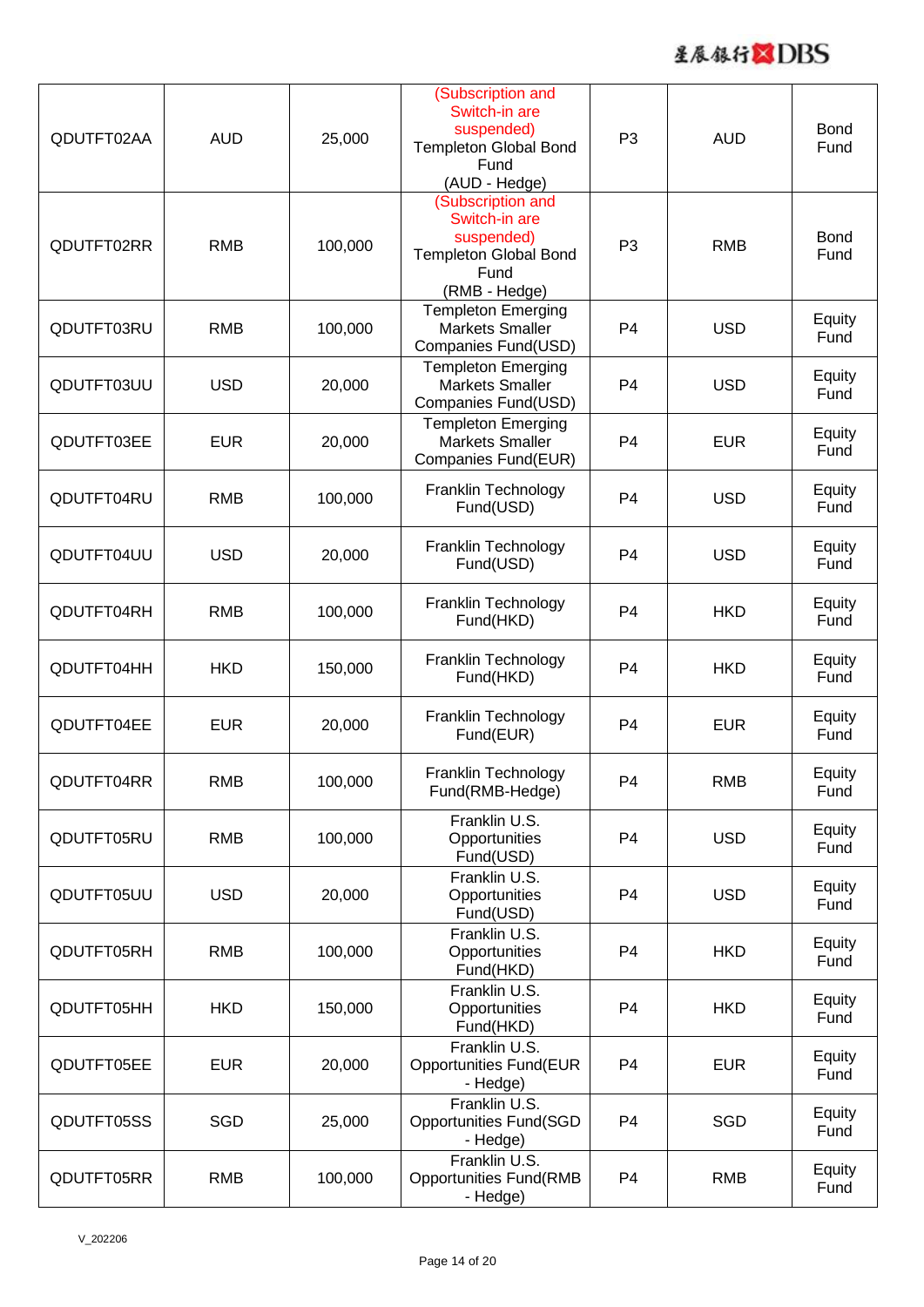

| QDUTFT06RH | <b>RMB</b> | 100,000 | Franklin India<br>Fund(HKD)                                      | P <sub>4</sub> | <b>HKD</b> | Equity<br>Fund |
|------------|------------|---------|------------------------------------------------------------------|----------------|------------|----------------|
| QDUTFT06HH | <b>HKD</b> | 150,000 | Franklin India<br>Fund(HKD)                                      | P <sub>4</sub> | <b>HKD</b> | Equity<br>Fund |
| QDUTFT06RU | <b>RMB</b> | 100,000 | Franklin India<br>Fund(USD)                                      | P <sub>4</sub> | <b>USD</b> | Equity<br>Fund |
| QDUTFT06UU | <b>USD</b> | 20,000  | Franklin India<br>Fund(USD)                                      | P <sub>4</sub> | <b>USD</b> | Equity<br>Fund |
| QDUTFT07RU | <b>RMB</b> | 100,000 | Franklin Biotechnology<br>Discovery Fund(USD)                    | P <sub>4</sub> | <b>USD</b> | Equity<br>Fund |
| QDUTFT07RU | <b>USD</b> | 20,000  | Franklin Biotechnology<br>Discovery Fund(USD)                    | P <sub>4</sub> | <b>USD</b> | Equity<br>Fund |
| QDUTFT07RH | <b>RMB</b> | 100,000 | Franklin Biotechnology<br>Discovery Fund(HKD)                    | P <sub>4</sub> | <b>HKD</b> | Equity<br>Fund |
| QDUTFT07HH | <b>HKD</b> | 150,000 | Franklin Biotechnology<br>Discovery Fund(HKD)                    | P <sub>4</sub> | <b>HKD</b> | Equity<br>Fund |
| QDUTBA01RE | <b>RMB</b> | 100,000 | <b>Baring German Growth</b><br>Trust (EUR)                       | P <sub>4</sub> | <b>EUR</b> | Equity<br>Fund |
| QDUTBA01EE | <b>EUR</b> | 20,000  | <b>Baring German Growth</b><br>Trust (EUR)                       | P <sub>4</sub> | <b>EUR</b> | Equity<br>Fund |
| QDUTBA01RG | <b>RMB</b> | 100,000 | <b>Baring German Growth</b><br>Trust (GBP)                       | P <sub>4</sub> | <b>GBP</b> | Equity<br>Fund |
| QDUTBA01GG | <b>GBP</b> | 13,000  | <b>Baring German Growth</b><br>Trust (GBP)                       | P <sub>4</sub> | <b>GBP</b> | Equity<br>Fund |
| QDUTBA01RU | <b>RMB</b> | 100,000 | <b>Baring German Growth</b><br>Trust (USD-Hedge)                 | P <sub>4</sub> | <b>USD</b> | Equity<br>Fund |
| QDUTBA01UU | <b>USD</b> | 20,000  | <b>Baring German Growth</b><br>Trust (USD-Hedge)                 | P <sub>4</sub> | <b>USD</b> | Equity<br>Fund |
| QDUTBA01RR | <b>RMB</b> | 100,000 | <b>Baring German Growth</b><br>Trust (RMB-Hedge)                 | P <sub>4</sub> | <b>RMB</b> | Equity<br>Fund |
| QDUTBA02RE | <b>RMB</b> | 100,000 | <b>Baring Europe Select</b><br>Trust (EUR)                       | P <sub>4</sub> | <b>EUR</b> | Equity<br>Fund |
| QDUTBA02EE | <b>EUR</b> | 20,000  | <b>Baring Europe Select</b><br>Trust (EUR)                       | P <sub>4</sub> | <b>EUR</b> | Equity<br>Fund |
| QDUTBA02RU | <b>RMB</b> | 100,000 | <b>Baring Europe Select</b><br>Trust (USD)                       | P <sub>4</sub> | <b>USD</b> | Equity<br>Fund |
| QDUTBA02UU | <b>USD</b> | 20,000  | <b>Baring Europe Select</b><br>Trust (USD)                       | P <sub>4</sub> | <b>USD</b> | Equity<br>Fund |
| QDUTIT01AA | <b>AUD</b> | 25,000  | Ninety One Global<br><b>Strategic Equity Fund</b><br>(AUD-Hedge) | P <sub>4</sub> | <b>AUD</b> | Equity<br>Fund |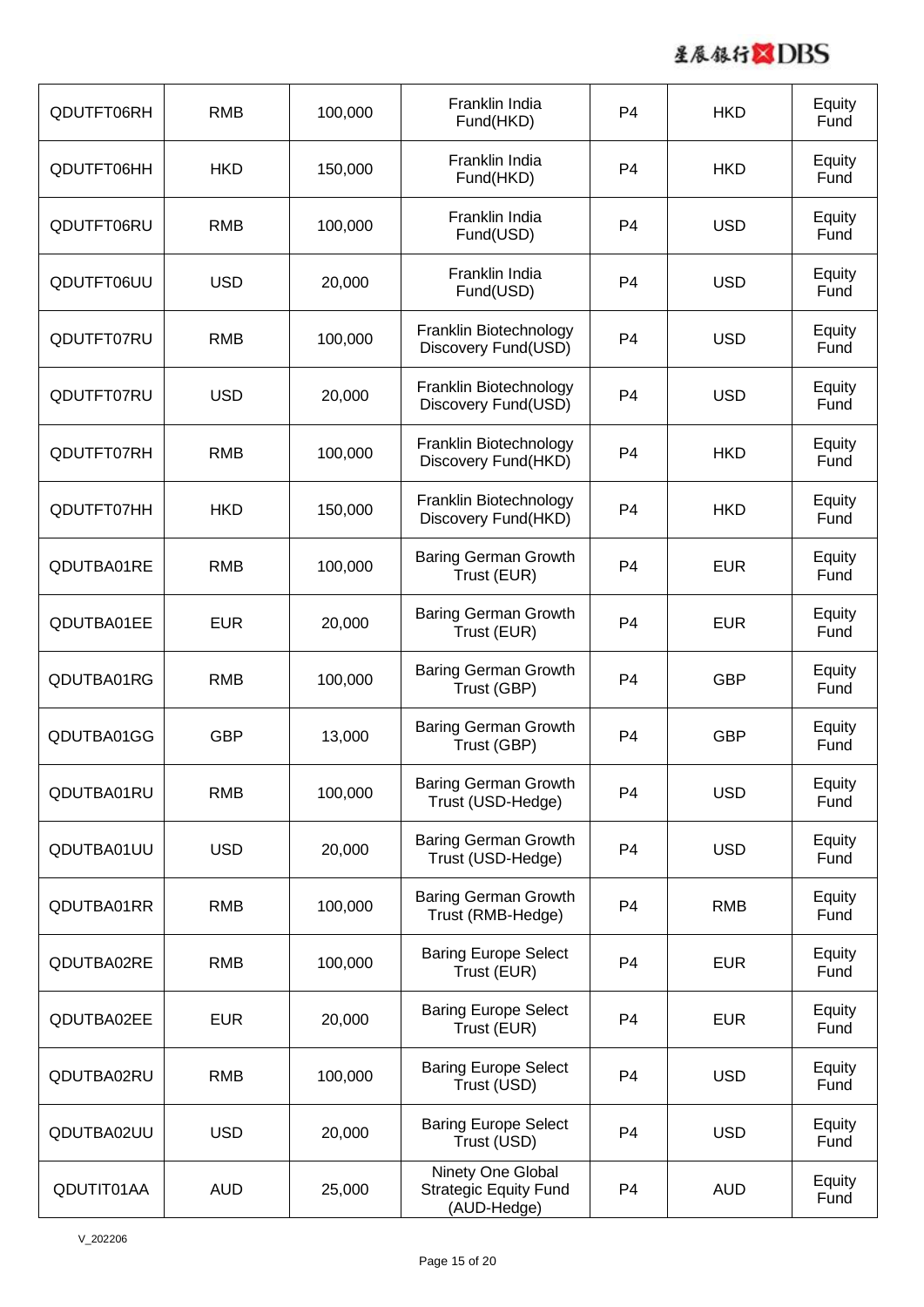

| QDUTIT01EE                          | <b>EUR</b> | 20,000  | Ninety One Global<br><b>Strategic Equity Fund</b><br>(EUR)                                                            | P <sub>4</sub> | <b>EUR</b> | Equity<br>Fund          |
|-------------------------------------|------------|---------|-----------------------------------------------------------------------------------------------------------------------|----------------|------------|-------------------------|
| QDUTIT01RU                          | <b>CNY</b> | 100,000 | Ninety One Global<br><b>Strategic Equity Fund</b><br>(USD)                                                            | P <sub>4</sub> | <b>USD</b> | Equity<br>Fund          |
| QDUTIT01UU                          | <b>USD</b> | 20,000  | Ninety One Global<br><b>Strategic Equity Fund</b><br>(USD)                                                            | P <sub>4</sub> | <b>USD</b> | Equity<br>Fund          |
| QDUTIT02AA                          | <b>AUD</b> | 25,000  | Ninety One Global<br>Franchise Fund (AUD-<br>Hedge)                                                                   | P <sub>4</sub> | <b>AUD</b> | Equity<br>Fund          |
| QDUTIT02EE                          | <b>EUR</b> | 20,000  | Ninety One Global<br>Franchise Fund (EUR)                                                                             | P <sub>4</sub> | <b>EUR</b> | Equity<br>Fund          |
| QDUTIT02RH                          | <b>CNY</b> | 100,000 | Ninety One Global<br>Franchise Fund (HKD)                                                                             | P <sub>4</sub> | <b>HKD</b> | Equity<br>Fund          |
| QDUTIT02HH                          | <b>HKD</b> | 150,000 | Ninety One Global<br>Franchise Fund (HKD)                                                                             | P <sub>4</sub> | <b>HKD</b> | Equity<br>Fund          |
| QDUTIT02RR                          | <b>CNY</b> | 100,000 | Ninety One Global<br>Franchise Fund (RMB-<br>Hedge)                                                                   | P <sub>4</sub> | <b>CNY</b> | Equity<br>Fund          |
| QDUTIT02RU                          | <b>CNY</b> | 100,000 | Ninety One Global<br>Franchise Fund (USD)                                                                             | P <sub>4</sub> | <b>USD</b> | Equity<br>Fund          |
| QDUTIT02UU                          | <b>USD</b> | 20,000  | Ninety One Global<br>Franchise Fund (USD)                                                                             | P <sub>4</sub> | <b>USD</b> | Equity<br>Fund          |
| QDUTIT02SS                          | SGD        | 25,000  | Ninety One Global<br>Franchise Fund (SGD-<br>Hedge)                                                                   | P <sub>4</sub> | <b>SGD</b> | Equity<br>Fund          |
| QDUTIT03RH                          | <b>CNY</b> | 100,000 | Ninety One Global<br><b>Natural Resources Fund</b><br>(HKD)                                                           | P <sub>4</sub> | <b>HKD</b> | Equity<br>Fund          |
| QDUTIT03HH                          | <b>HKD</b> | 150,000 | Ninety One Global<br><b>Natural Resources Fund</b><br>(HKD)                                                           | P <sub>4</sub> | <b>HKD</b> | Equity<br>Fund          |
| QDUTIT03RU                          | <b>CNY</b> | 100,000 | Ninety One Global<br><b>Natural Resources Fund</b><br>(USD)                                                           | P <sub>4</sub> | <b>USD</b> | Equity<br>Fund          |
| QDUTIT03UU                          | <b>USD</b> | 20,000  | Ninety One Global<br><b>Natural Resources Fund</b><br>(USD)                                                           | P <sub>4</sub> | <b>USD</b> | Equity<br>Fund          |
| QDUTIT03SS                          | SGD        | 25,000  | Ninety One Global<br><b>Natural Resources Fund</b><br>(SGD-Hedge)                                                     | P <sub>4</sub> | SGD        | Equity<br>Fund          |
| QDUTIT04GG                          | <b>GBP</b> | 13,000  | (Subscription and<br>Switch-in are<br>suspended)<br>Ninety One Global<br><b>Strategic Managed Fund</b><br>(GBP-Hedge) | P <sub>4</sub> | <b>GBP</b> | <b>Balanced</b><br>Fund |
| QDUTIT05RU<br>(quarterly<br>payout) | <b>CNY</b> | 100,000 | Ninety One Investment<br><b>Grade Corporate Bond</b><br>(USD)                                                         | P <sub>2</sub> | <b>USD</b> | <b>Bond</b><br>Fund     |
| QDUTIT05UU<br>(quarterly<br>payout) | <b>USD</b> | 20,000  | Ninety One Investment<br><b>Grade Corporate Bond</b><br>(USD)                                                         | P <sub>2</sub> | <b>USD</b> | <b>Bond</b><br>Fund     |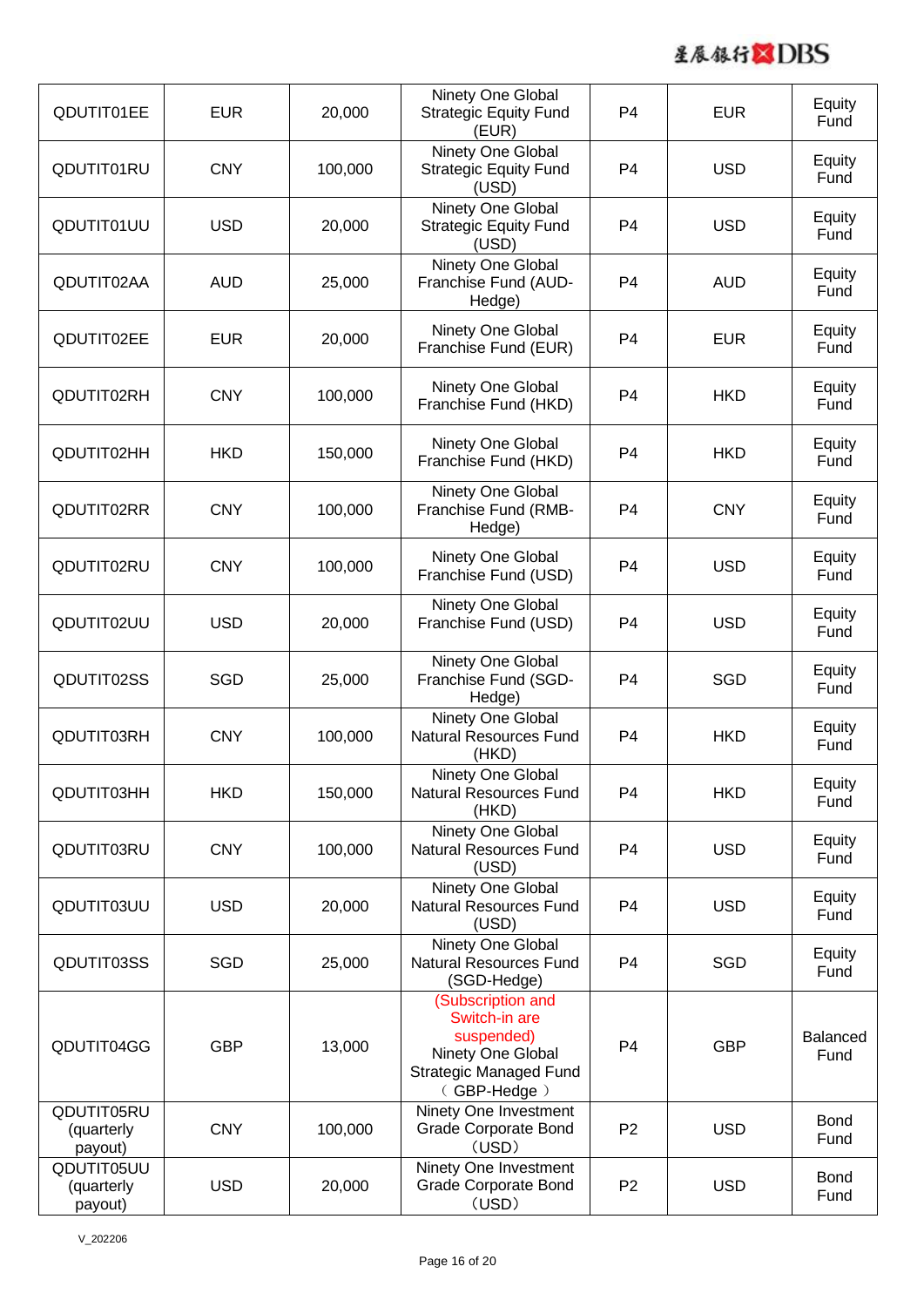

| QDUTIT5RU<br>(monthly<br>payout) | <b>CNY</b> | 100,000 | Ninety One Investment<br><b>Grade Corporate Bond</b><br>(USD)                            | P <sub>2</sub> | <b>USD</b> | <b>Bond</b><br>Fund     |
|----------------------------------|------------|---------|------------------------------------------------------------------------------------------|----------------|------------|-------------------------|
| QDUTIT5UU<br>(monthly<br>payout) | <b>USD</b> | 20,000  | Ninety One Investment<br><b>Grade Corporate Bond</b><br>(USD)                            | P <sub>2</sub> | <b>USD</b> | <b>Bond</b><br>Fund     |
| QDUTIT05EE                       | <b>EUR</b> | 20,000  | Ninety One Investment<br><b>Grade Corporate Bond</b><br>(EUR-Hedge)                      | P <sub>2</sub> | <b>EUR</b> | <b>Bond</b><br>Fund     |
| QDUTIT05GG                       | <b>GBP</b> | 13,000  | Ninety One Investment<br><b>Grade Corporate Bond</b><br>(GBP-Hedge)                      | P <sub>2</sub> | <b>GBP</b> | <b>Bond</b><br>Fund     |
| QDUTIT06RU                       | <b>CNY</b> | 200,000 | (Subscription and<br>Switch-in are<br>suspended)<br>Ninety One Global Gold<br>Fund (USD) | P <sub>5</sub> | <b>USD</b> | Equity<br>Fund          |
| QDUTIT06UU                       | <b>USD</b> | 40,000  | (Subscription and<br>Switch-in are<br>suspended)<br>Ninety One Global Gold<br>Fund (USD) | P <sub>5</sub> | <b>USD</b> | Equity<br>Fund          |
| QDUTIT07RU                       | <b>CNY</b> | 100,000 | Ninety One Global Multi-<br>Asset Income Fund<br>(USD)                                   | P <sub>3</sub> | <b>USD</b> | <b>Balanced</b><br>Fund |
| QDUTIT07UU                       | <b>USD</b> | 20,000  | Ninety One Global Multi-<br>Asset Income Fund<br>(USD)                                   | P <sub>3</sub> | <b>USD</b> | Balanced<br>Fund        |
| QDUTIT07RH                       | <b>CNY</b> | 100,000 | Ninety One Global Multi-<br>Asset Income Fund<br>(HKD)                                   | P <sub>3</sub> | <b>HKD</b> | <b>Balanced</b><br>Fund |
| QDUTIT07HH                       | <b>HKD</b> | 150,000 | Ninety One Global Multi-<br>Asset Income Fund<br>(HKD)                                   | P <sub>3</sub> | <b>HKD</b> | Balanced<br>Fund        |
| QDUTIT07RA                       | <b>CNY</b> | 100,000 | Ninety One Global Multi-<br>Asset Income Fund<br>(AUD-Hedge)                             | P <sub>3</sub> | <b>AUD</b> | <b>Balanced</b><br>Fund |
| QDUTIT07AA                       | <b>AUD</b> | 25,000  | Ninety One Global Multi-<br>Asset Income Fund<br>(AUD-Hedge)                             | P <sub>3</sub> | <b>AUD</b> | <b>Balanced</b><br>Fund |
| QDUTIT07RS                       | <b>CNY</b> | 100,000 | Ninety One Global Multi-<br>Asset Income Fund<br>(SGD-Hedge)                             | P <sub>3</sub> | SGD        | <b>Balanced</b><br>Fund |
| QDUTIT07SS                       | SGD        | 25,000  | Ninety One Global Multi-<br>Asset Income Fund<br>(SGD-Hedge)                             | P <sub>3</sub> | SGD        | <b>Balanced</b><br>Fund |
| QDUTIT08RU                       | <b>CNY</b> | 100,000 | Ninety One Global<br><b>Environment Fund</b><br>(USD)                                    | P <sub>4</sub> | <b>USD</b> | Equity<br>Fund          |
| QDUTIT08UU                       | <b>USD</b> | 20,000  | Ninety One Global<br><b>Environment Fund</b><br>(USD)                                    | P <sub>4</sub> | <b>USD</b> | Equity<br>Fund          |
| QDUTIT08HH                       | <b>HKD</b> | 150,000 | Ninety One Global<br><b>Environment Fund</b><br>(HKD)                                    | P <sub>4</sub> | <b>HKD</b> | Equity<br>Fund          |
| QDUTIT08EE                       | <b>EUR</b> | 20,000  | Ninety One Global<br><b>Environment Fund</b><br>(EUR)                                    | P <sub>4</sub> | <b>EUR</b> | Equity<br>Fund          |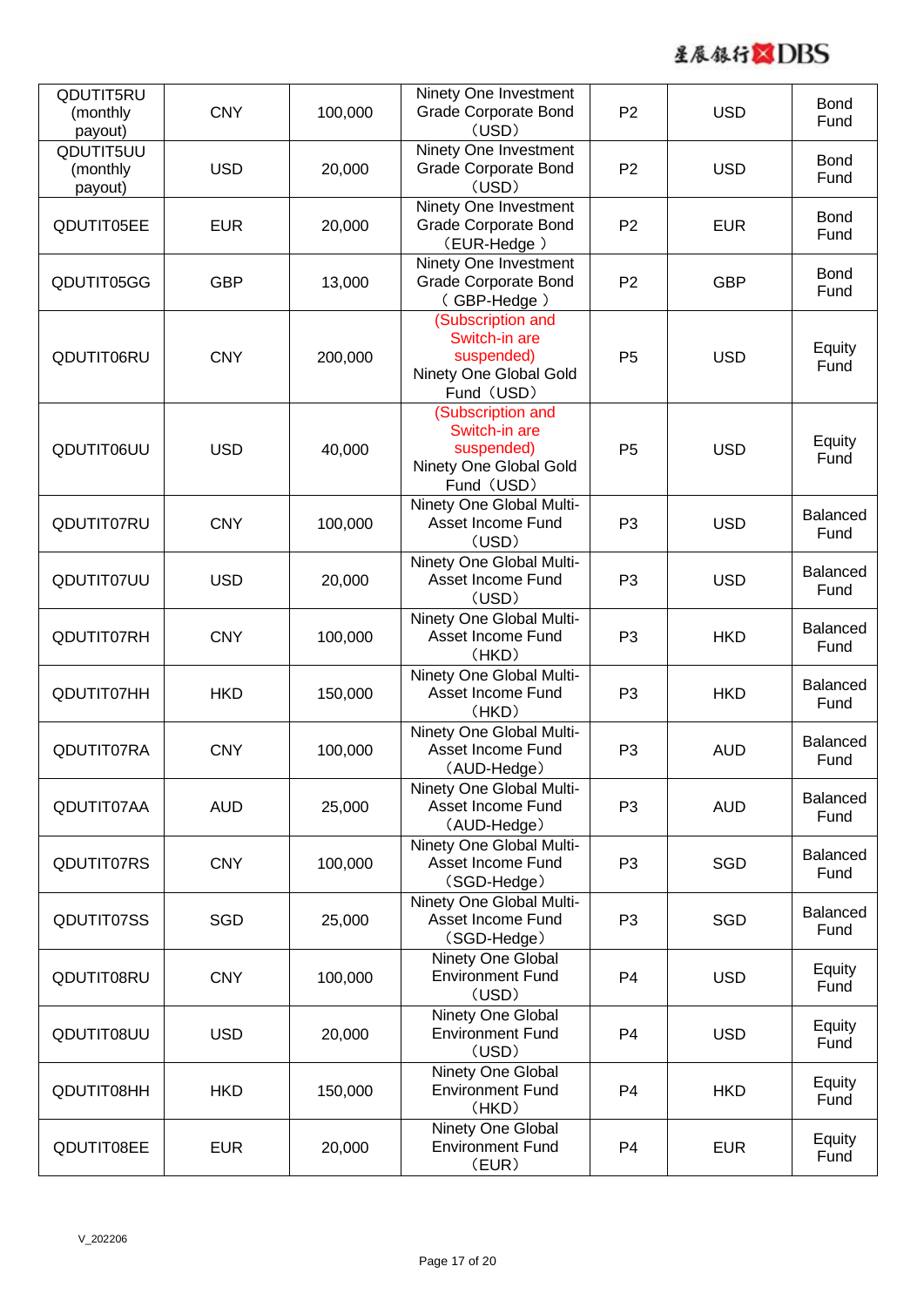

| QDUTIT08SS | SGD        | 25,000  | Ninety One Global<br><b>Environment Fund</b><br>(SGD-Hedge)              | P <sub>4</sub> | SGD        | Equity<br>Fund          |
|------------|------------|---------|--------------------------------------------------------------------------|----------------|------------|-------------------------|
| QDUTFS01RU | <b>CNY</b> | 100,000 | <b>First Sentier Asian</b><br>Bridge Fund(USD)                           | P <sub>3</sub> | <b>USD</b> | <b>Balanced</b><br>Fund |
| QDUTFS01UU | <b>USD</b> | 20,000  | <b>First Sentier Asian</b><br>Bridge Fund(USD)                           | P <sub>3</sub> | <b>USD</b> | <b>Balanced</b><br>Fund |
| QDUTFS02RU | <b>CNY</b> | 100,000 | <b>First Sentier Global</b><br><b>Listed Infrastructure</b><br>Fund(USD) | P <sub>4</sub> | <b>USD</b> | Equity<br>Fund          |
| QDUTFS02UU | <b>USD</b> | 20,000  | <b>First Sentier Global</b><br><b>Listed Infrastructure</b><br>Fund(USD) | P <sub>4</sub> | <b>USD</b> | Equity<br>Fund          |
| QDUTFS02RE | <b>CNY</b> | 100,000 | <b>First Sentier Global</b><br>Listed Infrastructure<br>Fund(EUR)        | P <sub>4</sub> | <b>EUR</b> | Equity<br>Fund          |
| QDUTFS02EE | <b>EUR</b> | 20,000  | <b>First Sentier Global</b><br>Listed Infrastructure<br>Fund(EUR)        | P <sub>4</sub> | <b>EUR</b> | Equity<br>Fund          |
| QDUTFS03RU | <b>CNY</b> | 100,000 | <b>FSSA Asian Equity Plus</b><br>Fund(USD)                               | P <sub>4</sub> | <b>USD</b> | Equity<br>Fund          |
| QDUTFS03UU | <b>USD</b> | 20,000  | <b>FSSA Asian Equity Plus</b><br>Fund(USD)                               | P <sub>4</sub> | <b>USD</b> | Equity<br>Fund          |
| QDUTFS04RU | <b>CNY</b> | 100,000 | <b>FSSA Greater China</b><br>Growth Fund (USD)                           | P <sub>4</sub> | <b>USD</b> | Equity<br>Fund          |
| QDUTFS04UU | <b>USD</b> | 20,000  | <b>FSSA Greater China</b><br>Growth Fund (USD)                           | P <sub>4</sub> | <b>USD</b> | Equity<br>Fund          |
| QDUTFS05RU | <b>CNY</b> | 100,000 | <b>First Sentier Asia Quality</b><br>Bond Fund (USD)                     | P <sub>2</sub> | <b>USD</b> | <b>Bond</b><br>Fund     |
| QDUTFS05UU | <b>USD</b> | 20,000  | <b>First Sentier Asia Quality</b><br>Bond Fund (USD)                     | P <sub>2</sub> | <b>USD</b> | <b>Bond</b><br>Fund     |
| QDUTFS05RH | <b>CNY</b> | 100,000 | <b>First Sentier Asia Quality</b><br>Bond Fund (HKD)                     | P <sub>2</sub> | <b>HKD</b> | <b>Bond</b><br>Fund     |
| QDUTFS05HH | <b>HKD</b> | 150,000 | <b>First Sentier Asia Quality</b><br>Bond Fund (HKD)                     | P <sub>2</sub> | <b>HKD</b> | <b>Bond</b><br>Fund     |
| QDUTML01RU | <b>CNY</b> | 100,000 | Manulife Global Fund -<br>Asia Pacific REIT Fund<br>(USD)                | P <sub>4</sub> | <b>USD</b> | Equity<br>Fund          |
| QDUTML01UU | <b>USD</b> | 20,000  | Manulife Global Fund -<br>Asia Pacific REIT Fund<br>(USD)                | P <sub>4</sub> | <b>USD</b> | Equity<br>Fund          |
| QDUTML01RH | <b>CNY</b> | 100,000 | Manulife Global Fund -<br>Asia Pacific REIT Fund<br>(HKD)                | P <sub>4</sub> | <b>HKD</b> | Equity<br>Fund          |
| QDUTML01HH | <b>HKD</b> | 150,000 | Manulife Global Fund -<br>Asia Pacific REIT Fund<br>(HKD)                | P <sub>4</sub> | <b>HKD</b> | Equity<br>Fund          |
| QDUTML02RU | <b>CNY</b> | 100,000 | Manulife Global Fund -<br><b>Investment Grade</b>                        | P <sub>4</sub> | <b>USD</b> | <b>Bond</b><br>Fund     |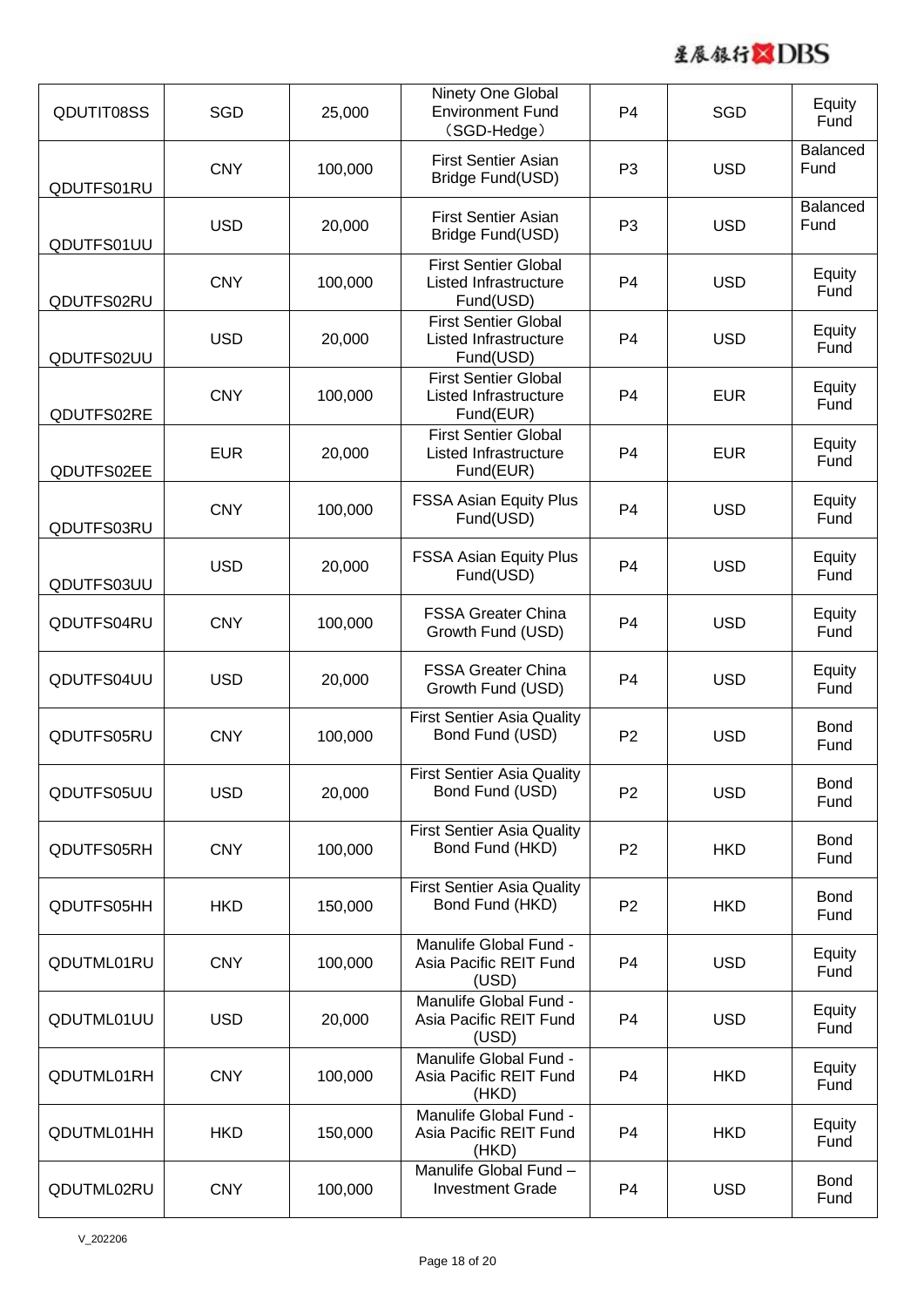

|            |            |         | <b>Preferred Securities</b><br>Income Fund (USD)                                                      |                |            |                         |
|------------|------------|---------|-------------------------------------------------------------------------------------------------------|----------------|------------|-------------------------|
| QDUTML02UU | <b>USD</b> | 20,000  | Manulife Global Fund -<br><b>Investment Grade</b><br><b>Preferred Securities</b><br>Income Fund (USD) | P <sub>4</sub> | <b>USD</b> | <b>Bond</b><br>Fund     |
| QDUTBP01RU | <b>CNY</b> | 100,000 | <b>Parvest Global</b><br>Environment(USD-<br>Hedged distributing)                                     | P <sub>4</sub> | <b>USD</b> | Equity<br>Fund          |
| QDUTBP01UU | <b>USD</b> | 20,000  | Parvest Global<br>Environment(USD-<br>Hedged distributing)                                            | P <sub>4</sub> | <b>USD</b> | Equity<br>Fund          |
| QDUTBP1RU  | <b>CNY</b> | 100,000 | Parvest Global<br>Environment(USD)                                                                    | P <sub>4</sub> | <b>USD</b> | Equity<br>Fund          |
| QDUTBP1UU  | <b>USD</b> | 20,000  | Parvest Global<br>Environment(USD)                                                                    | P <sub>4</sub> | <b>USD</b> | Equity<br>Fund          |
| QDUTBP01RE | <b>CNY</b> | 100,000 | <b>Parvest Global</b><br>Environment(EUR)                                                             | P <sub>4</sub> | <b>EUR</b> | Equity<br>Fund          |
| QDUTBP01EE | <b>EUR</b> | 20,000  | <b>Parvest Global</b><br>Environment(EUR)                                                             | P <sub>4</sub> | <b>EUR</b> | Equity<br>Fund          |
| QDUTBY01RE | <b>CNY</b> | 100,000 | <b>BNY Mellon Long-term</b><br><b>Global Equity</b><br>Fund(EUR)                                      | P <sub>4</sub> | <b>EUR</b> | Equity<br>Fund          |
| QDUTBY01EE | <b>EUR</b> | 20,000  | <b>BNY Mellon Long-term</b><br><b>Global Equity</b><br>Fund(EUR)                                      | P <sub>4</sub> | <b>EUR</b> | Equity<br>Fund          |
| QDUTBY01RU | <b>CNY</b> | 100,000 | <b>BNY Mellon Long-term</b><br><b>Global Equity</b><br>Fund(USD)                                      | P <sub>4</sub> | <b>USD</b> | Equity<br>Fund          |
| QDUTBY01UU | <b>USD</b> | 20,000  | <b>BNY Mellon Long-term</b><br><b>Global Equity</b><br>Fund(USD)                                      | P <sub>4</sub> | <b>USD</b> | Equity<br>Fund          |
| QDUTBY01GG | <b>GBP</b> | 13,000  | <b>BNY Mellon Long-term</b><br><b>Global Equity</b><br>Fund(GBP)                                      | P <sub>4</sub> | <b>GBP</b> | Equity<br>Fund          |
| QDUTBY02RU | <b>CNY</b> | 100,000 | <b>BNY Mellon Global</b><br>Infrastructure Income<br>Fund(USD)                                        | P <sub>4</sub> | <b>USD</b> | Equity<br>Fund          |
| QDUTBY02UU | <b>USD</b> | 20,000  | <b>BNY Mellon Global</b><br>Infrastructure Income<br>Fund(USD)                                        | P <sub>4</sub> | <b>USD</b> | Equity<br>Fund          |
| QDUTBY02RE | <b>CNY</b> | 100,000 | <b>BNY Mellon Global</b><br>Infrastructure Income<br>Fund(EUR-Hedge)                                  | P <sub>4</sub> | <b>EUR</b> | Equity<br>Fund          |
| QDUTBY02EE | <b>EUR</b> | 20,000  | <b>BNY Mellon Global</b><br>Infrastructure Income<br>Fund(EUR-Hedge)                                  | P <sub>4</sub> | <b>EUR</b> | Equity<br>Fund          |
| QDUTAM01RU | <b>CNY</b> | 100,000 | First Eagle Amundi<br>Income Builder<br>Fund(USD)                                                     | P <sub>3</sub> | <b>USD</b> | <b>Balanced</b><br>Fund |
| QDUTAM01UU | <b>USD</b> | 20,000  | First Eagle Amundi<br>Income Builder<br>Fund(USD)                                                     | P <sub>3</sub> | <b>USD</b> | <b>Balanced</b><br>Fund |